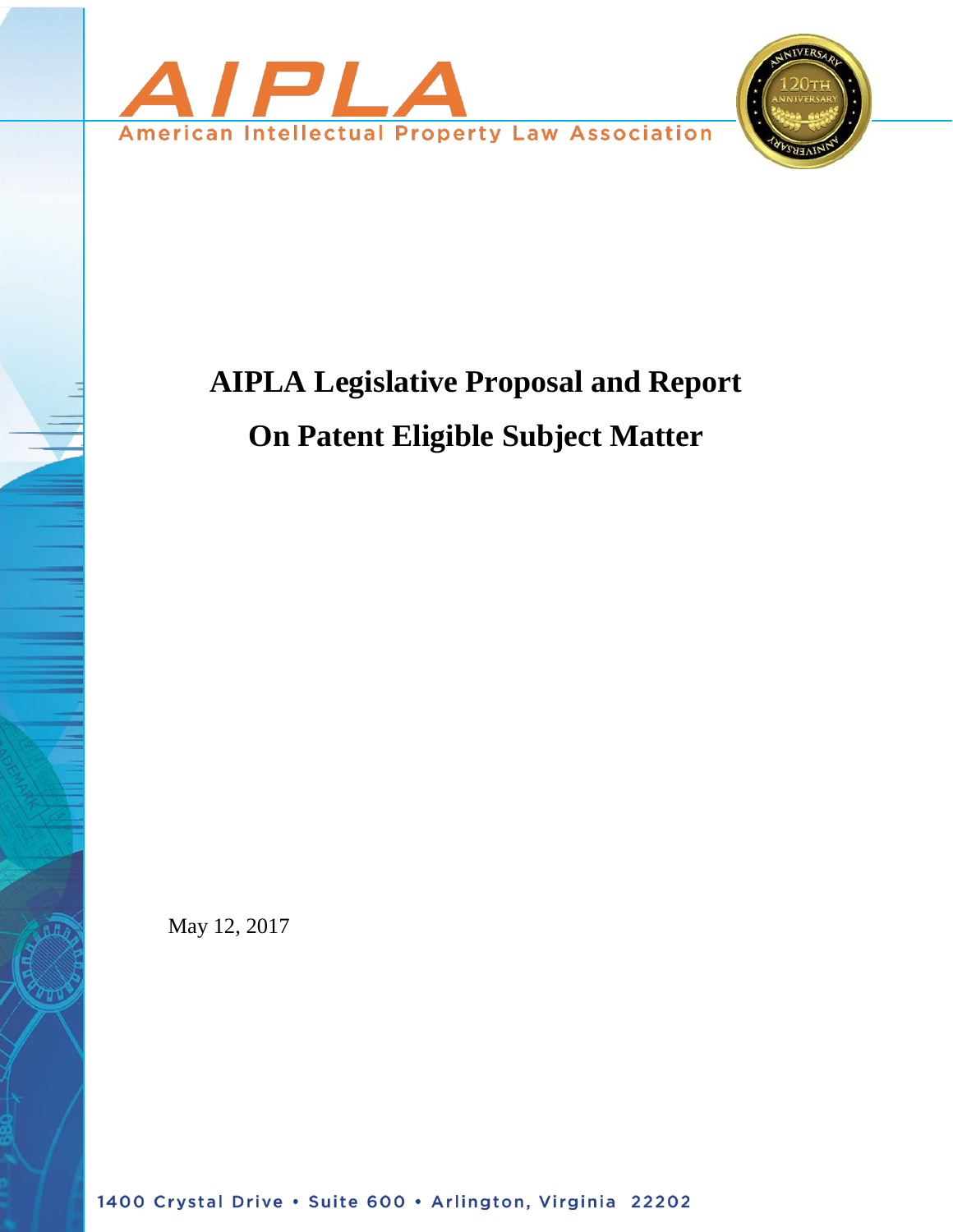## **Executive Summary**

The Supreme Court's subjective interpretation of patent eligibility law is undermining the fundamental principles underlying the 1952 Patent Act on which our modern innovation economy rests. Section 101 of Title 35 was intended as an enabling provision, identifying particular categories of subject matter that qualified for patent protection; it was not intended to provide the standard for deciding whether a particular technical advance should receive patent protection. Sections 102, 103, and 112 set out the "conditions of patentability," and were intended to provide a yardstick for judging novelty, nonobviousness, and the sufficiency of disclosure in the specification and claims. The Supreme Court has applied its own subjective rules of patent ineligibility that have increasingly blurred these statutory functions, causing significant uncertainty in the law and driving innovation investments abroad.

Congress must intervene and return the law to what the 1952 Patent Act meant to provide: an objective, evidence-based analysis for awarding patent protection. The Federal Circuit, the district courts, and the U.S. Patent and Trademark Office are all struggling to find a principled formula to guide their decision-making, and the present uncertainty has weakened the U.S. patent system and discouraged investments in areas ranging from software to life-saving diagnostic tools and therapeutic medicines. An April 2017 study reports that "while applications in the U.S. are being rejected as ineligible for patent protection under Section 101 and then abandoned by the applicants, the E.U. and China are granting patents on the exact same inventions and discoveries."<sup>1</sup> As a result, innovators are being "driven overseas to create and commercialize new technologies"<sup>2</sup> where the scope of patent protection is more certain, and where innovators are more confident that their investment in innovation will be protected. In sum, legislative reform is needed to restore predictability to the patent system and to maintain incentives to invest in future cutting-edge technologies that will not only enhance lives, but save them.

The AIPLA approach to a legislative reform retains the basic eligibility categories of Section 101, with a few amendments, and includes new provisions to expressly overrule the current judiciallycreated framework. This approach represents a clean break from the existing judicial exceptions to eligibility by creating a new framework with clearly defined statutory exceptions. It is intended to provide a clear, objective test that will result in appropriately broad eligibility; it also expressly reaffirms the gatekeeping conditions of patentability in Sections 102, 103, and 112 to address the concerns about over-claiming, as intended by Congress in 1952.

This forward-looking proposal permits the decision makers of today and the future to apply the statutory exceptions meaningfully to patent claims in new areas of research and development without using a wholly backward-looking, subjective test for patent eligibility that cannot be applied predictably to new patent claims.

<sup>&</sup>lt;sup>1</sup> Kevin Madigan and Adam Mosoff, *Turning Gold into Lead: How Patent Eligibility Doctrine is Undermining U.S. Leadership in Innovation*, forthcoming in GEO. MASON L. REV. (2017) (draft dated April 13, 2017) at 17. Available at https://papers.ssrn.com/sol3/papers.cfm?abstract\_id=2943431.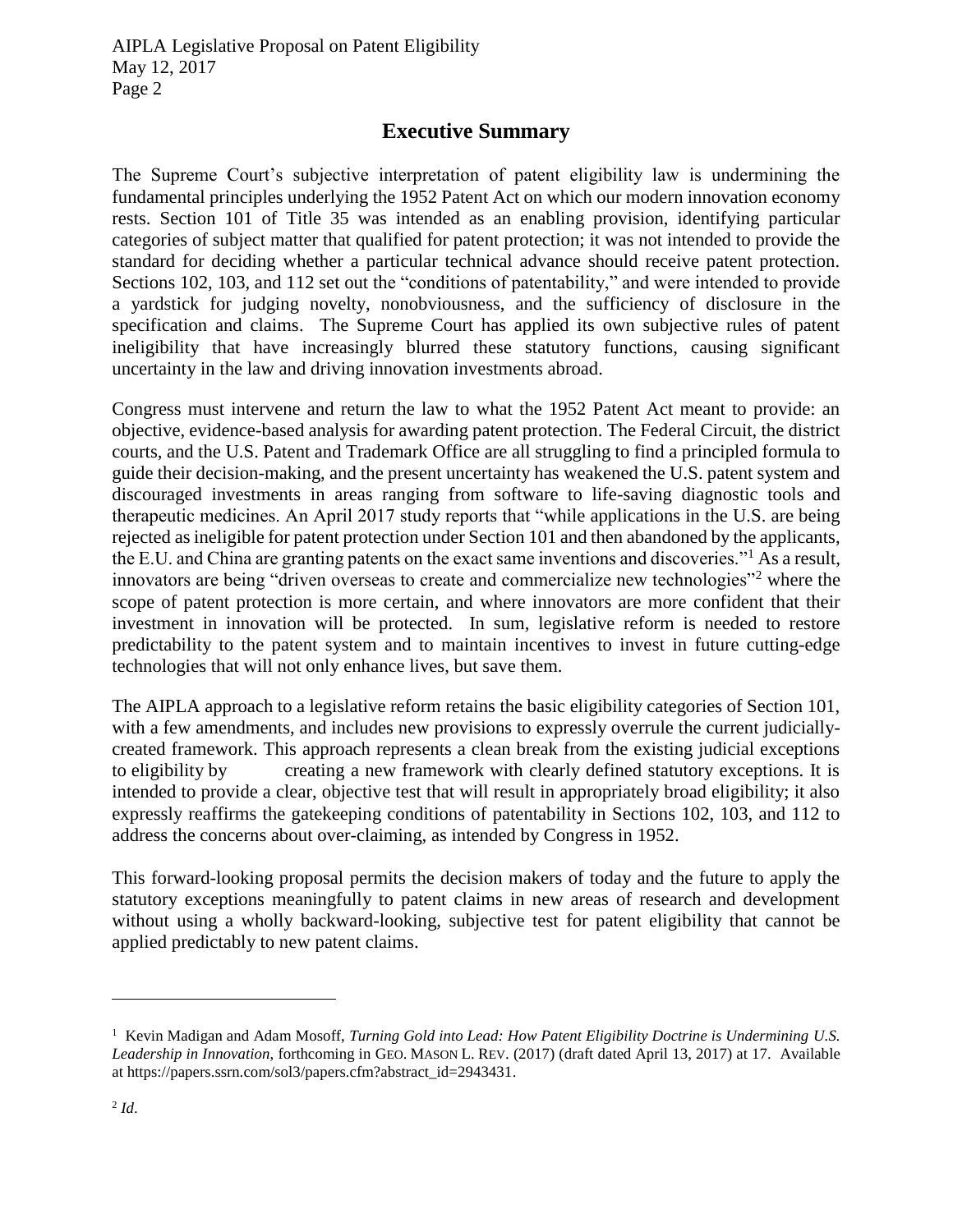#### **I. Introduction**

 $\overline{a}$ 

As a bar association of intellectual property professionals, the American Intellectual Property Law Association<sup>3</sup> (AIPLA) is keenly interested in a healthy patent system which serves as an effective driver of innovation. In order to serve that function, the patent system must operate with predictable and understandable rules that define where exclusive rights begin and end. The rules established by the Supreme Court in their recent decisions of *Mayo* and *Alice* have created significant uncertainty about what is eligible for patenting in the United States, discouraging investment in future innovation in areas ranging from the life sciences to software.

AIPLA has concluded that legislation is needed to ensure the application of clear, unmalleable rules of patent eligibility with very limited statutory exceptions to provide the needed certainty in the law that is essential for encouraging investment in America's innovation economy. A statutory constraint on determinations of ineligibility will restore Section 101 to the coarse filter of subject matter categories provided in the statute, and will allow the remaining patentability doctrines to do the work of preventing undeserving claims from issuing in patents.

Section 101, as an enabling provision that identifies particular categories of inventive subject matter, is not meant to provide the standard for deciding whether a particular technical advance should receive patent protection. However, the Supreme Court established judge-made rules of ineligibility that have improperly imported the conditions of patentability found in Sections 102, 103, and 112 of the Patent Act into the wholly distinct eligibility standards found in Section 101.

The result has been confusion and inconsistency, aggravated by the sharp uptick in litigating Section 101 issues in the courts and before the Patent Trial and Appeal Board (PTAB). The lower courts have struggled with decisions about whether issued patents are directed to patent-eligible subject-matter, while more than 280 PTAB judges attempt to decipher Supreme Court decisions under tight time constraints. At the same time, the U.S. Patent and Trademark Office's thousands of examiners have struggled to apply the law on a day-to-day basis in their examination of patent applications across a wide range of art. After years of filing amicus submissions to the Supreme Court and Federal Circuit in an attempt to address this uncertainty and unpredictability, AIPLA has concluded that the Supreme Court is the wrong place to look for a remedy.<sup>4</sup>

 $3$  Founded in 1897, the American Intellectual Property Law Association (AIPLA) is a national bar association with approximately 14,000 members who are primarily lawyers in both private and corporate practice and in government service, judges, patent and trademark office professionals and academicians. AIPLA's members represent a wide and diverse spectrum of individuals, companies, and institutions, and are involved directly or indirectly in the practice of patent, trademark, copyright, and unfair competition law. Our members represent owners and users of intellectual property, as well as those who represent patent owners and accused infringers in the courts, who prosecute patent applications and litigate before patent and trademark office, and who are involved in licensing and other technologyrelated transactions.

<sup>4</sup> *See* John M. Golden, *Patentable Subject Matter and Institutional Choice*, 89 TEX. L. REV. 1041, 1044 (2011) ("The federal judiciary's historic struggles with subject-matter issues suggest a lack of judicial facility for resolving problems in this area.").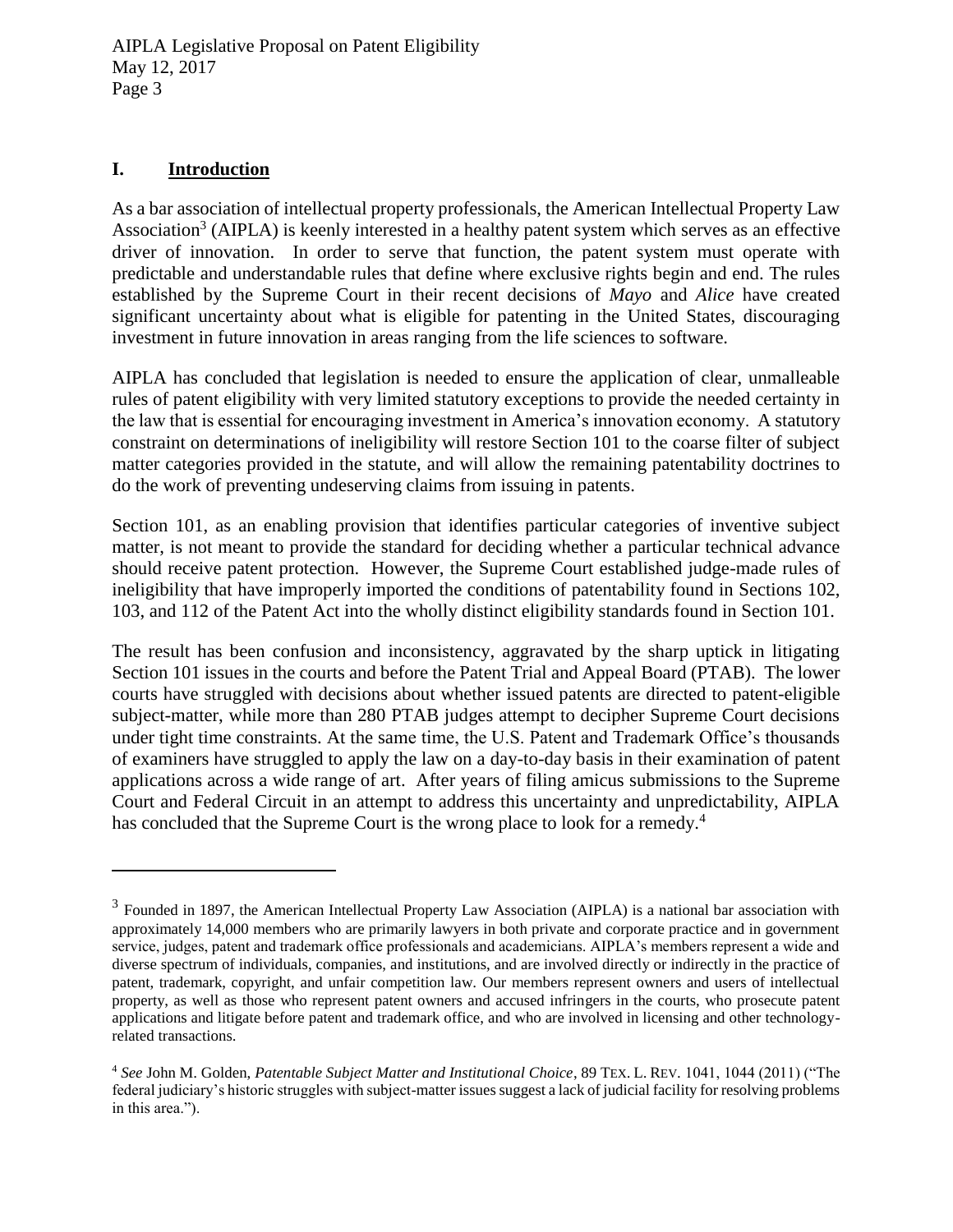AIPLA's Legislative Proposal offers a statutory amendment to eliminate the confusion as to the role of 35 U.S.C. § 101 and of the conditions of patentability found in Sections 102, 103, and 112 of the Patent Act. It is directed at the collection of "patent ineligibility" rules from the Supreme Court that have distorted the deliberately designed structure of the 1952 Patent Act to exclusively commit patentability questions to the novelty, nonobviousness, and disclosure requirements of Sections 102, 103, and 112. Establishing a strict and clear eligibility inquiry by statute would avoid the uncertainty caused by the confusing and malleable Section 101 analysis currently applied. At the same time, the well-developed and rigorous analyses required by Section 102, 103, and 112 mitigate the risk that patents can issue with undeserving claims.

## **II. Legislative Proposal**

AIPLA's Board of Directors has approved a resolution to amend 35 U.S.C. § 101 to addresses significant problems with current patent eligibility law. The resolution was developed by the AIPLA Patentable Eligible Subject Matter Task Force, which spent over two years considering the current state of the law and a wide variety of alternative solutions. It reads as follows:

RESOLVED that the American Intellectual Property Law Association (AIPLA) favors, in principle, amending 35 U.S.C. § 101 to recite the following:

## **35 U.S.C. § 101—Inventions Patentable**

**(a) Eligible Subject Matter.—**Whoever invents or discovers any useful process, machine, manufacture, composition of matter, or any useful improvement thereof, shall be entitled to a patent therefor, subject only to the conditions and requirements set forth in this title.

**(b) Sole Exceptions to Subject Matter Eligibility.—**A claimed invention is ineligible under subsection (a) only if the claimed invention as a whole exists in nature independent of and prior to any human activity, or can be performed solely in the human mind.

**(c) Sole Eligibility Standard.—**The eligibility of a claimed invention under subsections (a) and (b) shall be determined without regard to the requirements or conditions of sections 102, 103, and 112 of this title, the manner in which the claimed invention was made or discovered, or whether the claimed invention includes an inventive concept.

## **A. Summary of the Legislative Proposal**

Under the Legislative Proposal, most of the basic language in the current Section 101 for determining patent eligibility would be retained, but the ineligibility rules created by the judiciary would be replaced with a new framework. The proposed amendment would create three subsections in 35 U.S.C. § 101, with subsection (a) retaining the existing language of section 101 with a few amendments, a new subsection (b) defining the sole exceptions to subject matter eligibility, and a new subsection (c) expressly providing that the eligibility standard is wholly distinct from the conditions of patentability set forth in Sections 102, 103, and 112. AIPLA's proposed amendments to Section 101 are shown below with the relevant inserts and deletions: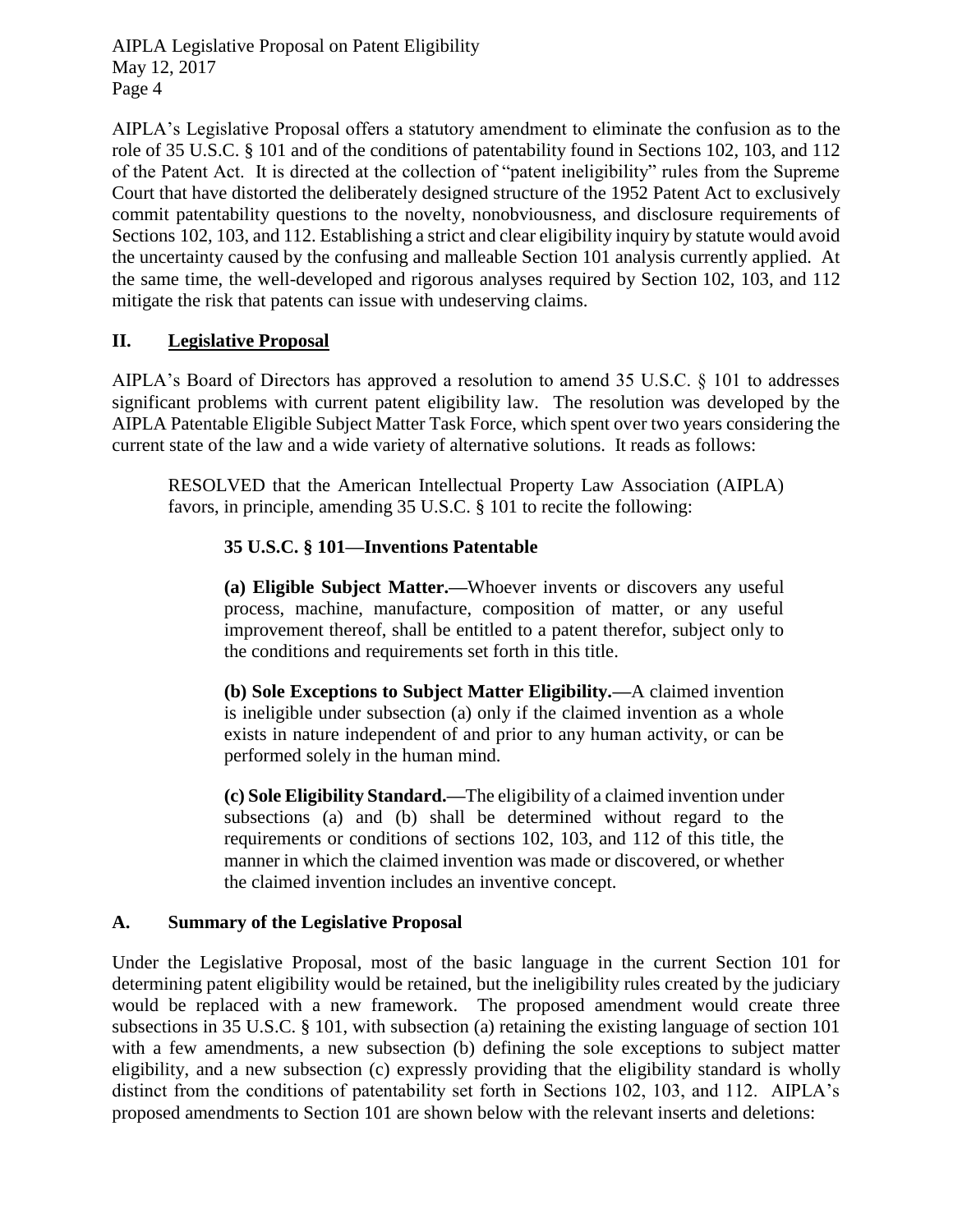> **(a) Eligible Subject Matter.—**Whoever invents or discovers any new and useful process, machine, manufacture,  $\theta$  composition of matter, or any new and useful improvement thereof, may obtain shall be entitled to a patent therefor, subject only to the conditions and requirements  $\theta$  set forth in this title.

> **(b) Sole Exceptions to Subject Matter Eligibility.—**A claimed invention is ineligible under subsection (a) only if the claimed invention as a whole exists in nature independent of and prior to any human activity, or can be performed solely in the human mind.

> **(c) Sole Eligibility Standard.—**The eligibility of a claimed invention under subsections (a) and (b) shall be determined without regard to the requirements or conditions of sections 102, 103, and 112 of this title, the manner in which the claimed invention was made or discovered, or whether the claimed invention includes an inventive concept.

The Legislative Proposal retains the subject matter categories of Section 101 to preserve the statute's original intended purpose of determining patent eligibility by asking whether the claimed invention falls within one of those patent-eligible categories. The proposal deletes the word "new" from the provision in response to judicial decisions that import into eligibility determinations a novelty-like consideration which is inconsistently applied and less well-developed than the novelty analysis required by 35 U.S.C. § 102. The proposal preserves the utility requirement of the current Section 101.

In a new Section 101(b), the Legislative Proposal provides that the sole exceptions to subject matter eligibility are (1) where the claimed invention as a whole exists in nature independent of and prior to any human activity, or (2) where it can be performed solely in the human mind. In a new Section 101(c), the Legislative Proposal clarifies that the eligibility standard identified in subsection (a) and the sole exceptions to eligibility in subsection (b) are not to be confused with the conditions of patentability contained in subsequent provisions of the patent statute.

## **B. The Problems with Current Law of Patent Eligibility**

## **1. The History of Section 101**

The current law of patent eligibility is clearly set forth in Section 101 of the statute, which states that patent protection is available for any invention or discovery that qualifies as a "useful process, machine, manufacture, or composition of matter, or any new and useful improvement thereof." That standard has long been a part of the statute, although before the 1952 Act the eligibility standard was combined with the conditions of patentability in Revised Statutes § 4886.

In the mid-19<sup>th</sup> century, a series of Supreme Court decisions began to qualify these categories of eligibility with rules of ineligibility that excluded from patent protection claims directed to natural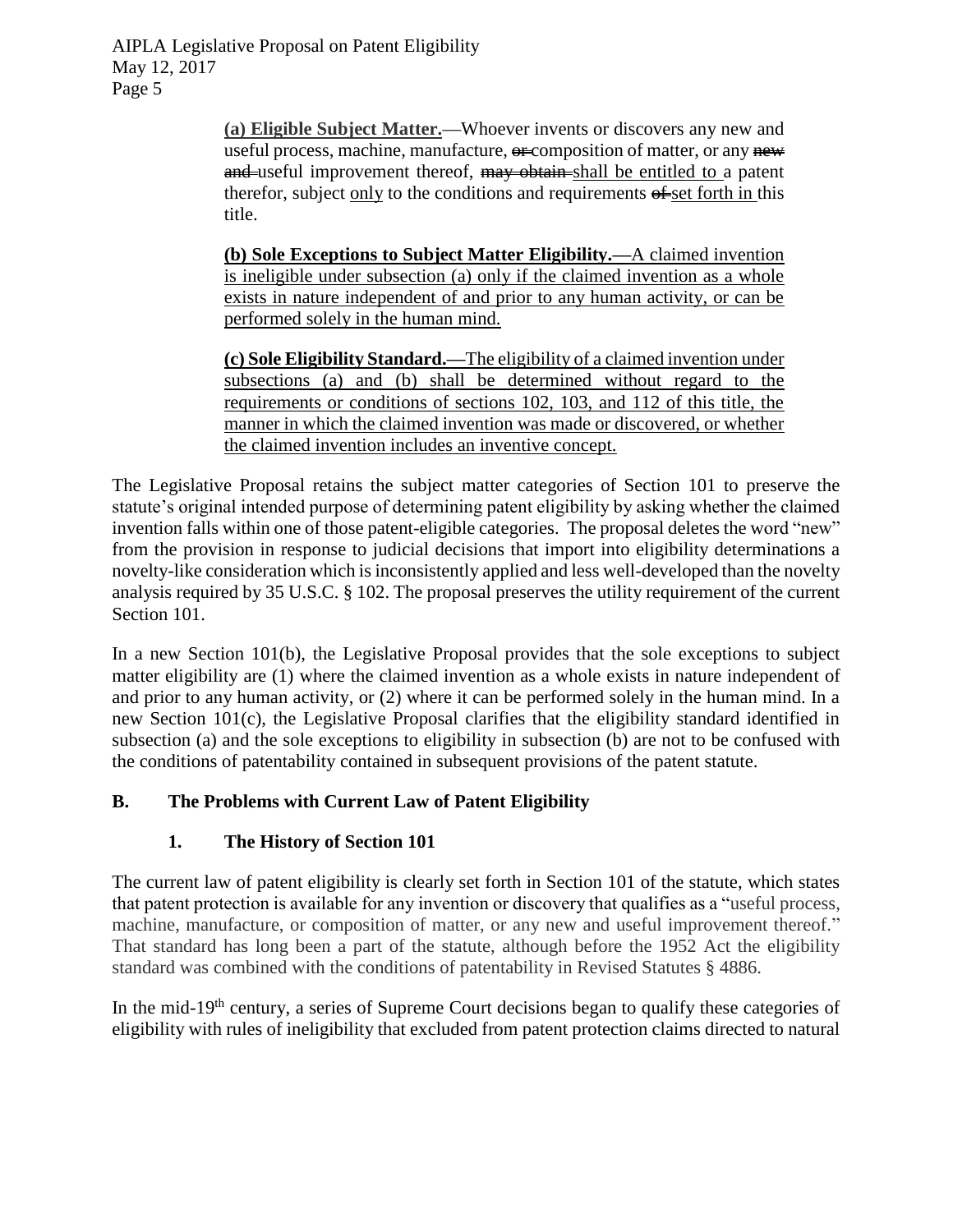$\overline{a}$ 

phenomena, laws of nature, and abstract ideas.<sup>5</sup> These judicial exceptions were intended to ensure that fundamental concepts and materials which constitute the basic tools of innovation remain in the public domain. However, the judicial exceptions, as they have developed, have been applied in circumstances beyond the need to preserve the basic tools of innovation.

A hallmark of many of these eligibility decisions, which looked to the same statute (Revised Statutes § 4886) that contained the conditions of patentability, was the use of such phrases as "eligible for patent protection," "patentable process," "new and useful," "inventive application," and "patentable invention." These phrases suggested a criterion that overlapped or transcended the requirement of novelty itself, and that addressed the practical uses that could be made of the claimed invention, although the metes and bounds of the criteria were generally illusive. The judiciary used this language to prevent patentees from preemptively overreaching in broad areas that suppress rather than incentivize innovation. *See, e.g., Funk Brothers Seed Co. v. Kalo Inoculant Co.,* 333 U.S. 127, 130 (1948).

The revisions to the patent statute made by the 1952 Patent Act removed the need to apply those criteria by putting in place statutory mechanisms for policing patentability and scope. However, the Supreme Court failed to acknowledge this fundamental change in its 1978 decision of *Parker v. Flook*. 437 U.S. 584 (1978). The *Flook* Court improperly made its patent eligibility determination by considering factors more appropriate to an assessment of nonobviousness under Section 103. The dissenting opinion in that case questioned the decision for finding ineligibility because *one step* in the process would not be patentable subject matter if considered in isolation. *Flook*, 437 U.S. at 599. Importantly, the dissent correctly predicted that the majority struck a "damaging blow at basic principles of patent law by importing into its inquiry under Section 101 the criteria of novelty and inventiveness." *Id*. at 600.

Three years later, the Supreme Court's decision in *Diamond v. Diehr*, 450 U.S. 175 (1981), reflected the analytical discipline intended by the 1952 Patent Act. The *Diehr* decision made it clear that, in a determination of patent eligibility: (1) the patent claims must be considered as a whole; (2) the claims are not to be dissected into old and new elements; (3) a new combination of process steps may be patentable even if all the constituents were well known before the combination was made; and (4) novelty "is of no relevance" in determining whether the claimed subject matter falls within the Section 101 categories for patent eligibility. *Diehr*, 450 U.S. at 189. The Court expressly repudiated a government argument that the *Flook* decision permitted

<sup>5</sup> *See, e.g.*, *Le Roy v. Tatham*, 14 How. 156, 175 (1853) (quoting *Househill Co. v. Neilson, Webster's Patent Cases*, 683 (1843)) ("'A patent will be good, though the subject of the patent consists in the discovery of a great, general, and most comprehensive principle in science or law of nature, if that principle is by the specification applied to any special purpose, so as thereby to effectuate a practical result and benefit not previously attained.'"); *Le Roy*, 14 How. at 175 ("A principle, in the abstract, is a fundamental truth; an original cause; a motive; these cannot be patented, as no one can claim in either of them an exclusive right."); *Corning v. Burden*, 15 How. 252, 268 (1854) ("[I]t is well settled that a man cannot have a patent for the function or abstract effect of a machine, but only for the machine which produces it."); *Rubber-Tip Pencil Co. v. Howard*, 20 Wall. 498, 507 (1874) ("An idea of itself is not patentable.").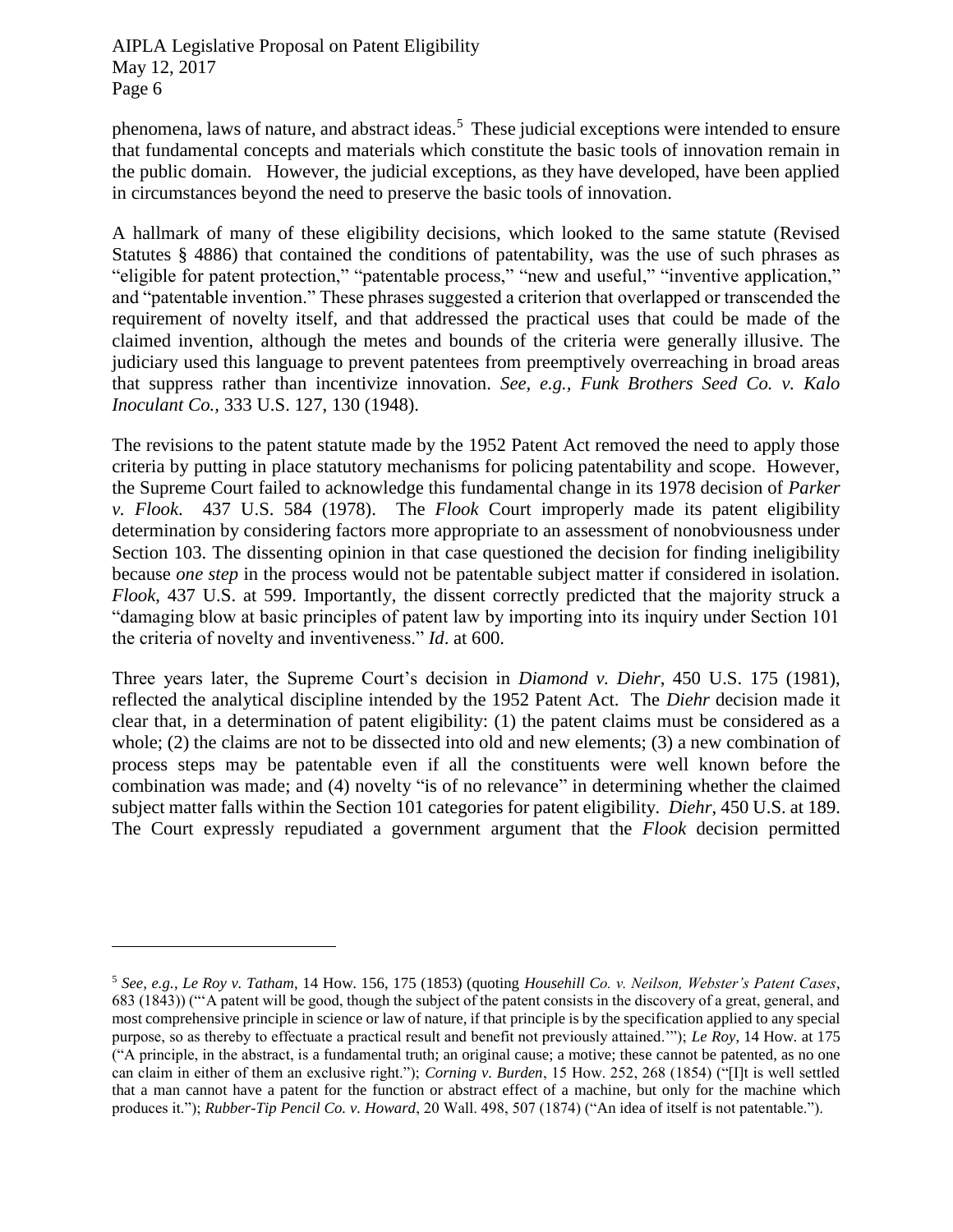$\overline{a}$ 

dissection of a mathematical algorithm from the claim and permitted consideration of novelty in Section 101 determinations.<sup>6</sup>

#### **2. Recent Case Law Has Distorted the Patent Eligibility Determination**

In the past decade, cases at the Supreme Court have consistently and improperly diverged from the *Diehr* majority, importing into eligibility determinations the conditions of patentability from other provisions of the 1952 Patent Act, and ignoring *Diehr*'s rule that the claims must be considered as a whole and not dissected into parts. Courts have turned to Section 101 as an expedient way to address broad claiming, poor claim drafting, and the rise of patent-assertion entities. However, Section 101 is an enabling provision that identifies particular categories of patent-eligible subject matter; it does not provide the standard for deciding whether a particular technical advance should receive patent protection. The judicially-created exceptions have put a limiting gloss on Section 101's patent-eligibility standard which provides little guidance to the lower courts or the Patent Office, or to industry on how and where to allocate research and development investment dollars.

In *Bilski v. Kappos,* 561 U.S. 593 (2010), the Court found ineligible process claims to a series of steps instructing how to hedge risk and to a mathematical formula reflecting that concept. Although the Court made a record-specific analysis of key claims, it held that the claims fall outside of Section 101 because they claim an abstract idea. Although the Court purported to recognize the distinction between Section 101 and the conditions of patentability under Sections 102, 103 and 112, in practice it ignored the teachings of *Diehr*. The fragmented 5-4 decision rejected the Federal Circuit's attempt to use a "machine or transformation" test as a bright-line criterion, but in the process produced a 16-page opinion for the Court by Justice Kennedy, a separate concurrence by Justice Kennedy contained within the opinion for the Court, and additional concurrences by Justices Stevens and Breyer. In short, the Court took away the Federal Circuit's bright-line test but failed to put any coherent guidance in its place.

Two years later, in *Mayo Collaborative Services v. Prometheus Laboratories, Inc.*, 566 U.S. 66 (2012), the Court used a two-part analysis, finding ineligible a process claim for administering the correct dosage of a drug by observing naturally occurring correlations between the dosage and red blood cell count. In *Mayo*, the Court held that (1) the claims were directed to a natural phenomenon, and (2) the claimed features did not amount to "significantly more" than a

<sup>6</sup> *Diehr*, 450 U.S. at 189, n. 12 ("It is argued that the procedure of dissecting a claim into old and new elements is mandated by our decision in *Flook* which noted that a mathematical algorithm must be assumed to be within the 'prior art.' It is from this language that the Government premises its argument that if everything other than the algorithm is determined to be old in the art, then the claim cannot recite statutory subject matter. The fallacy in this argument is that we did not hold in *Flook* that the mathematical algorithm could not be considered at all when making the §101 determination. To accept the analysis proffered by the Government would, if carried to its extreme, make all inventions unpatentable because all inventions can be reduced to underlying principles of nature which, once known, make their implementation obvious. The analysis suggested by the Government would also undermine our earlier decisions regarding the criteria to consider in determining the eligibility of a process for patent protection."). In fact, the views of the 1981 majority opinion in *Diehr* (Rehnquist, Stewart, Burger, Powell, White) are rooted in the 1978 *Flook* dissenting opinion (Stewart, Burger, Rehnquist), and the views of the 1978 majority opinion in *Flook* (Stevens, Brennan, Marshall, Blackmun, White, Powell) are relegated to the 1981 *Diehr* dissenting opinion (Stevens, Brennan, Marshall, Blackmun). The two decisions are inconsistent and cannot be reconciled in any meaningful way.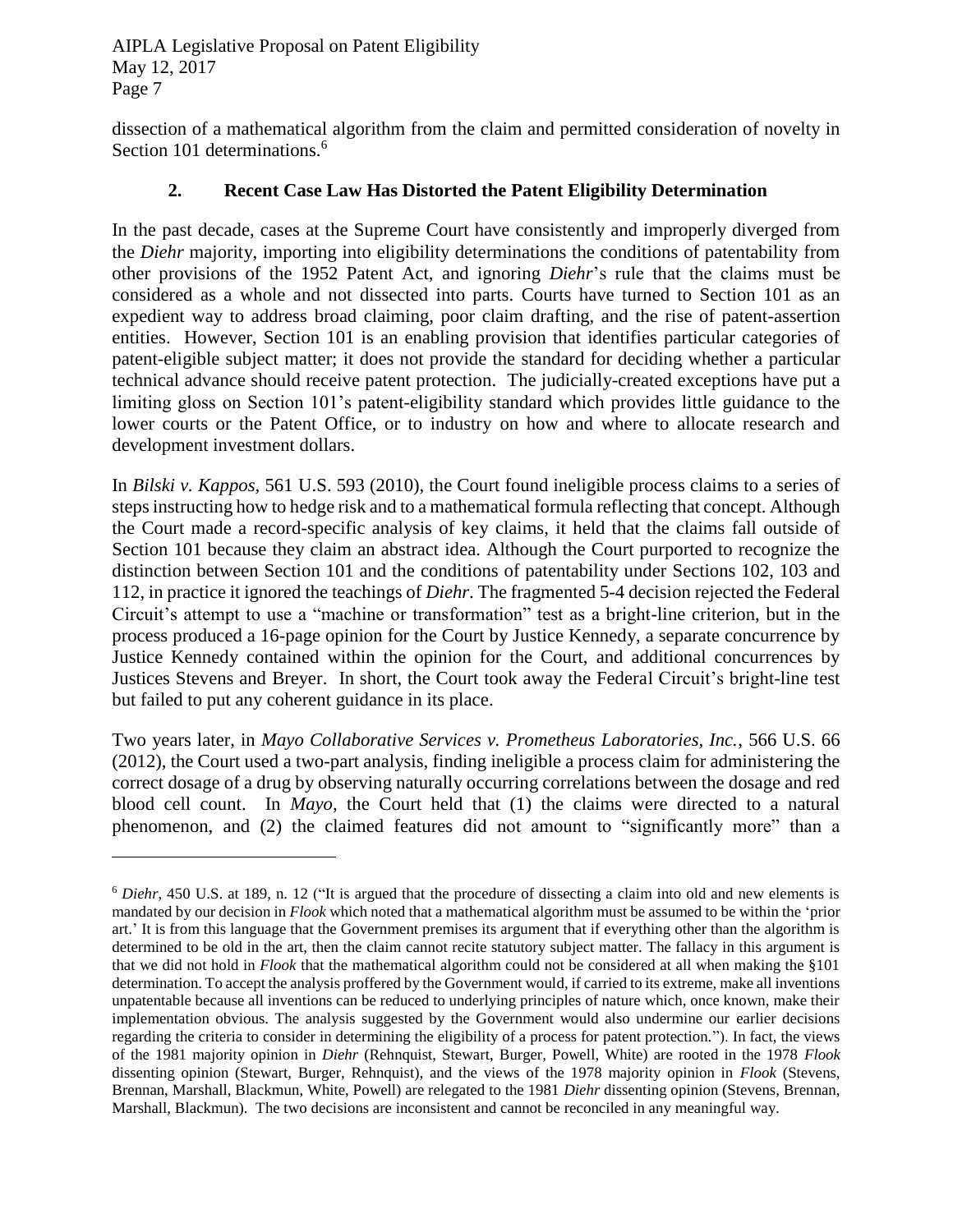description of the natural correlations. In finding that the claim lacked an "inventive concept," Justice Breyer wrote: "These instructions add nothing specific to the laws of nature other than what is well-understood, routine, conventional activity, previously engaged in by those in the field." *Id.* at 82.

In *Alice Corp. Pty, Ltd. v. CLS Bank Int'l*, 134 U.S. 2347 (2014), the Court applied the two-step analysis set forth in *Mayo* and struck down a patent on a computerized trading platform for exchanging obligations where "settlement risk" is eliminated by using a trusted third party. It was undisputed that the claimed invention fell into the Section 101 subject matter category of a "process." However, the Court found the invention ineligible for patent protection because (1) the claim was directed to an abstract idea, and (2) the claim contained no "inventive concept" that transforms it into a patent eligible claim.

The analysis provided in *Mayo* and *Alice* not only fails to recognize the exclusive role of Section 101 in the patent eligibility determination, but also fails to recognize the import of the Court's decision in *Diehr*. *Mayo* and *Alice* in practical effect revive the patent ineligibility analysis from *Flook*, which in many respects was limited or repudiated by the *Diehr* decision.<sup>7</sup> The result is confusion about whether the analysis incorporates some version of a novelty and nonobviouness inquiry and whether that is applied to each individual element or the claim as a whole. <sup>8</sup>

## **3. The Current State of Uncertainty**

 $\overline{a}$ 

The Federal Circuit, the district courts, and the USPTO have all struggled to implement the Supreme Court's test in a predictable and consistent manner. However, the frustration has been obvious as they attempt to find a principled formula to guide their decision-making and provide guidance. When the *en banc* Federal Circuit considered the *Alice* case, it was only able to render a 58-word *per curiam* decision, producing in addition five individual concurring or dissenting opinions that reflect the division and confusion on that specialty court.

In *Ultramercial, Inc. v. HuLu, LLC*, 722 F. 3d 1335 (Fed. Cir. 2013), the appellate court focused on the claim as a whole, and expressed concern that characterizations of claimed subject matter are often untethered from the details of the claims themselves. The Court pointed out that *Diehr* rejected the dissenters' approach of ignoring process steps in the patent determined to be neither novel nor inventive. It quoted the statement "[T]here is no legally recognizable or protected 'essential' element, 'gist' or 'heart' of the invention" from *Aro Mfg. Co. v. Convertible Top Replacement Co.*, 365 U.S. 336, 345 (1961).

At the same time, some recent Federal Circuit opinions have attempted to develop a methodology that ties the eligibility determination more closely to the claims and specification.<sup>9</sup> However, none

<sup>7</sup> *See* John M. Golden, *Flook Says One Thing, Diehr Says Another: A Need for Housecleaning in the Law of Patentable Subject Matter*, 82 GEO. WASH. L. REV. 1765, 1779 (2014).

<sup>&</sup>lt;sup>8</sup> *Id.* ("Commentators have repeatedly noted that Supreme Court opinions relating to patentable subject matter feature a confusing mishmash of principles and holdings, at least some of which appear inconsistent or just plain wrong.").

<sup>9</sup> *See Enfish, LLC v. Microsoft Corp.*, 822 F. 3d 1327 (Fed. Cir. 2016) (software creating innovative logical model for computer database is not directed to an abstract idea); *McRO, Inc. v. Bandai Namco Games America Inc.*, 837 F.3d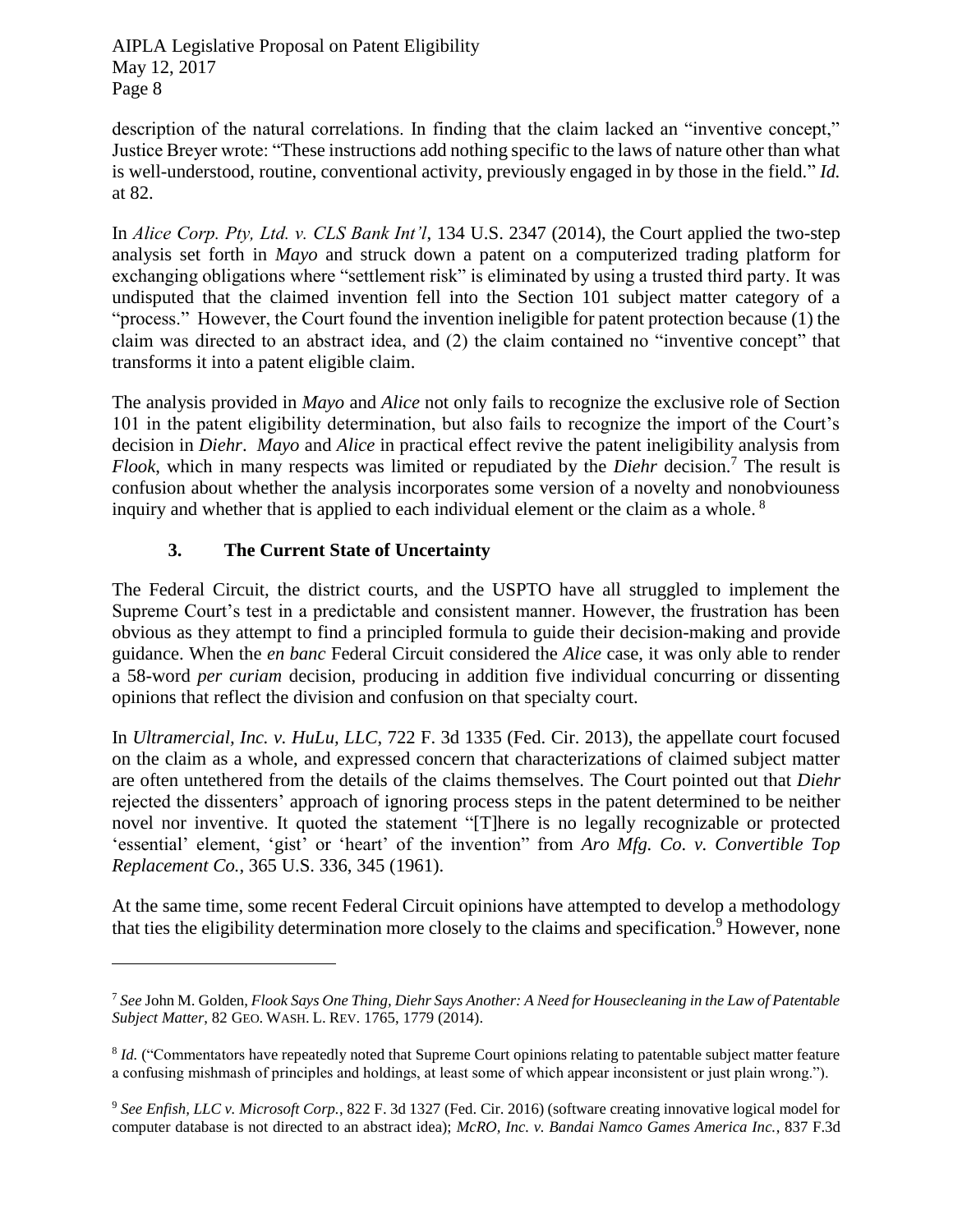$\overline{a}$ 

of these decisions provide sufficient guidance as to what aspect of the claimed invention suffices for it to transition from ineligible to eligible. While those decisions give a more detailed treatment of the subject matter itself for the eligibility decision, they shed no light on the quantum of evidence needed for the claim to cross the threshold from abstract to concrete. Like all of the decisions attempting to conform to the Supreme Court's eligibility rules, to one degree or another the conclusions can often be characterized as "I know it when I see it."<sup>10</sup>

The USPTO has been just as diligent, not only in trying to find the right rule of law to convey to examiners, but also to ensure that judges on the Patent Trial and Appeal Board have a clear and consistent idea of how ineligibility is determined both in ex parte appeals and in administrative trials under the America Invents Act. The multiple examination guidelines and roundtables that have been issued and updated represent a continuing effort to develop administrable rules consistent with the evolving gloss on Section 101 law, but this continual activity suggests that the Patent Office is pursuing something inscrutable.<sup>11</sup> The continuing effort of the Office to untangle the Supreme Court positions is particularly intense in view of the daily need of examiners, PTAB judges, and agency policy makers to apply the eligibility rules. A well-known example of the eligibility confusion at the USPTO can be seen in the development of its position for the *Myriad* case. The patent in that case was granted under the agency's "Utility Examination Guidelines," which represented an extended analysis of the relevant case law of the time.<sup>12</sup> More than 12 years after those guidelines took the position that isolated DNA molecules could be eligible for patent protection, the Supreme Court turned that area of the law and the industry relying on it upside down. These are but a few of many examples, in both the life sciences and computer software that illustrate the constant adjustments that the Office has had to make to the shifting sands of patent eligibility law.

In our view, current section 101 jurisprudence has had a negative impact, in particular, on the life sciences and software industries. The Supreme Court has invoked a variety of extra-statutory policy concerns to justify narrowing the scope of patent-eligible subject matter. As a result, under existing law, more and more inventions relating to or involving life sciences are likely to be challenged and could be found ineligible under the overreaching and malleable *Mayo-Alice* test. The harm done to important innovations is well demonstrated in *Ariosa Diagnostics, Inc. v. Sequenom, Inc.*, 788 F.3d 1371 (Fed. Cir. 2015), *en banc review denied*, 809 F.3d 1282 Fed. Cir. (2015). The patent in the case is directed at a process for detecting paternally-inherited fetal DNA

<sup>1299 (</sup>Fed. Cir. 2016) (claim to computer automated improvement over animation techniques is not directed to an abstract idea); *Bascom Global Internet Services, Inc. v. AT&T Mobility LLC*, 827 F.3d 1341 (Fed. Cir. 2016) (inventive concept for software patent is found in ordered combination of known elements); and *Rapid Litigation Management Ltd v. CellzDirect, Inc.*, 827 F.3d 1042 (2016) (process applying natural phenomenon is not directed to patent ineligible subject matter).

<sup>10</sup> *See Jacobellis v. Ohio*, 378 U.S. 184, 197 (1964) (Stewart, J., concurring, on trying to define hard core pornography).

<sup>11</sup> *See* https://www.uspto.gov/patent/laws-and-regulations/examination-policy/subject-matter-eligibility.

 $12$  66 Fed. Reg. 1092, 1093 (Jan. 5, 2001) ("[A]n inventor's discovery of a gene can be the basis for a patent on the genetic composition isolated from its natural state and processed through purifying steps that separate the gene from other molecules naturally associated with it.").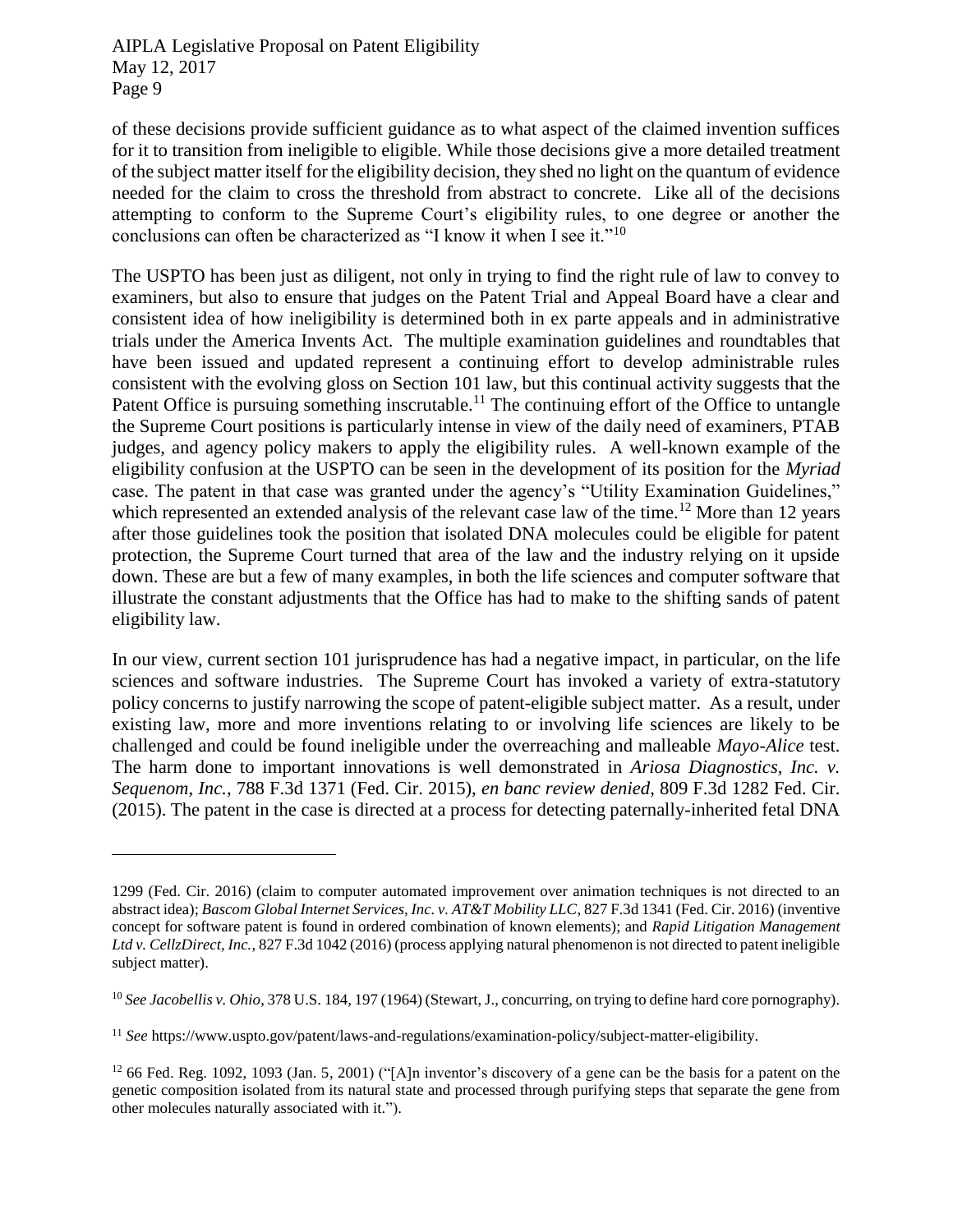$\overline{a}$ 

in maternal blood samples, permitting a prenatal diagnosis of possible birth defects without highly intrusive measures. The Court found the claimed process patent ineligible under *Mayo* because it is directed to well-understood, routine, and conventional steps that act on a natural phenomenon, even though the invention was acknowledged to be "groundbreaking."<sup>13</sup> In a concurrence to the denial of *en banc* review in the case, Judge Lourie suggested that the Supreme Court rules may have put the whole category of diagnostic claims at risk, creating a crisis of patent law and medical innovation may be upon us. $^{14}$ 

Likewise, software-implemented inventions are frequently deemed unpatentable abstract ideas. However, software-implemented innovations power our modern world and deserve patent protection.<sup>15</sup> Software is the enabling technology for improving the way we provide healthcare (e.g., surgical robots), drive automobiles (e.g., automatic parallel parking systems), and communicate with people around the world (e.g., video conferencing). Failure to provide adequate patent protection in the life sciences and software industries could weaken competition and impede innovation.

The application of judicial exceptions to patent eligibility has had an adverse impact on innovation in the United States. Courts applying those exceptions have invoked policy concerns about the danger of extending exclusive rights to inventions that purportedly would tie up basic tools of science and products of nature, thereby inhibiting rather than incentivizing innovation. Contrary to recent Supreme Court decisions, Section 101 was simply intended to list categories of statutory subject matter, and was not intended to be used as a surrogate for conditions of patentability. In addition, recent Section 101 jurisprudence has put the United States at risk of falling behind the patent systems of other developed countries.<sup>16</sup>

## **C. AIPLA's Proposal to Address the Problems with Current Patent Eligibility Law**

Over its two years of substantive discussions and deliberations, AIPLA's Task Force considered a spectrum of approaches to address concerns over the application of section 101. While different approaches have merit, AIPLA ultimately endorsed an approach intended to return Section 101 to its intended purpose under the 1952 Patent Act. The approach retains the basic eligibility

<sup>&</sup>lt;sup>13</sup> 788 F.3d at 1379 ("Sequenom also notes that 'the method reflects a significant human contribution in that [Drs.] Lo and Wainscoat combined and utilized man-made tools of biotechnology in a new way that revolutionized prenatal care.' … We agree but note that the Supreme Court instructs that '[g]roundbreaking, innovative, or even brilliant discovery does not by itself satisfy the § 101 inquiry.' *Myriad Genetics, Inc.*, 133 S.Ct. at 2117.")

<sup>&</sup>lt;sup>14</sup> 809 F.3d at 1285, 1287 ("In sum, it is unsound to have a rule that takes inventions of this nature out of the realm of patent eligibility on the grounds that they only claim a natural phenomenon plus conventional steps, or that they claim abstract concepts.").

<sup>&</sup>lt;sup>15</sup> David J, Kappos, Under Sec'y of Commerce for Intellectual Property, Keynote Address at the Ctr. for Am. Progress: An Examination of Software Patents, November 20, 2012.

<sup>16</sup> *See* "The Roots of Innovation," U.S. Chamber International IP Index, Fifth Edition, February 2017, pp. 111-112 (weakness in U.S. patent system is in somewhat narrow interpretation of patentability of biotech and computer-related inventions compared with international standards); available at https://www.uschamber.com/event/2017 international-ip-index-the-roots-innovation.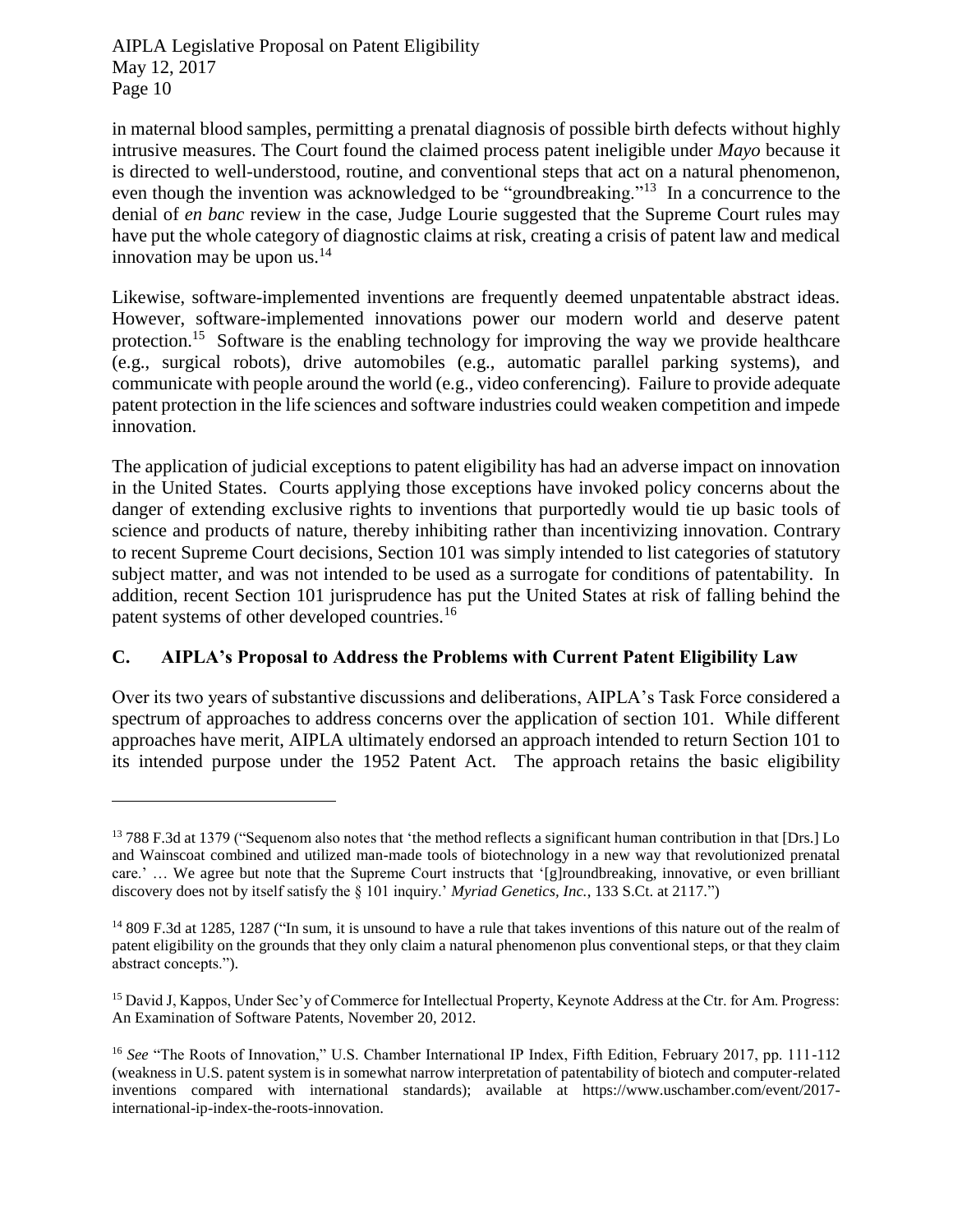categories of Section 101, with a few amendments, and includes additional provisions which expressly replace the current judicially-created framework with a new statutory test focused on whether the claimed invention is the result of human effort and is capable of being performed solely in the human mind. This approach is a clean break from the existing eligibility framework by creating a new framework with clearly defined statutory exceptions.

The Legislative Proposal wholly replaces the existing judicially-created two-step framework.<sup>17</sup> Instead, the patent eligibility inquiry, under proposed Section  $101(a)$ , would first look to see if the invention falls into one of the listed categories, i.e., a process, machine, manufacture, composition of matter, or any useful improvement thereof. Because these categories embody a coarse filter of eligibility, any invention that falls within one of these categories is entitled to a presumption of eligibility, which a challenging defendant would have to overcome. Should eligibility be challenged, the ineligibility determination would ask whether "the claimed invention as a whole exists in nature independently of and prior to any human activity, or can be performed solely in the human mind." AIPLA's Legislative Proposal provides that ineligibility would result only if a claimed invention fails to meet this test, eliminating the existing two-step *Mayo-Alice* test. By invoking the language "claimed invention as a whole," the Legislative Proposal would also eliminate the ability of patent examiners and judges to dissect claims and disregard, for example, conventional elements of claims. Finally, the Legislative Proposal states that the eligibility test is conducted without regard to the other sections of the patent statute, the manner in which the invention was made or discovered, and whether the claimed invention includes an inventive concept.

The Legislative Proposal is intended to eliminate the current two-part test for eligibility. It introduces an objective and evidence-based approach to the limited question of eligibility, and commits any policy concerns about overbreadth in patent claims to the conditions of patentability. In particular, the Legislative Proposal recognizes that concerns for the existence of a so-called "inventive concept" were eliminated with the creation of the nonobviousness requirement in Section 103 by the 1952 Patent Act. In sum, the Legislative Proposal is intended to provide a clear test that will result in appropriately broad eligibility and that will minimize the uncertainty and unpredictability discouraging investment in research and development.

Below is a section-by-section analysis of AIPLA's Legislative Proposal.<sup>18</sup>

 $17$  The two-step inquiry asks whether a claim is directed to a law of nature, physical phenomenon, or abstract idea and, if so, whether the claim is nonetheless patent eligible because it includes an "inventive concept." As noted above, the Supreme Court has described an "inventive concept" as something that is significantly more than the law of nature, physical phenomenon, or abstract idea and that is something more than routine or conventional. *Flook*, 437 U.S. at 594 ("Even though a phenomenon of nature or mathematical formula may be well known, an inventive application of the principle may be patented. Conversely, the discovery of such a phenomenon cannot support a patent unless there is some other inventive concept in its application."); *Mayo*, 566 U.S. at 72-73 ("[The Court's precedents] insist that a process that focuses upon the use of a natural law also contain other elements or a combination of elements, sometimes referred to as an 'inventive concept,' sufficient to ensure that the patent in practice amounts to significantly more than a patent upon the natural law itself.")

 $18$  A summary description of the provisions in a table format may be found in the Appendix.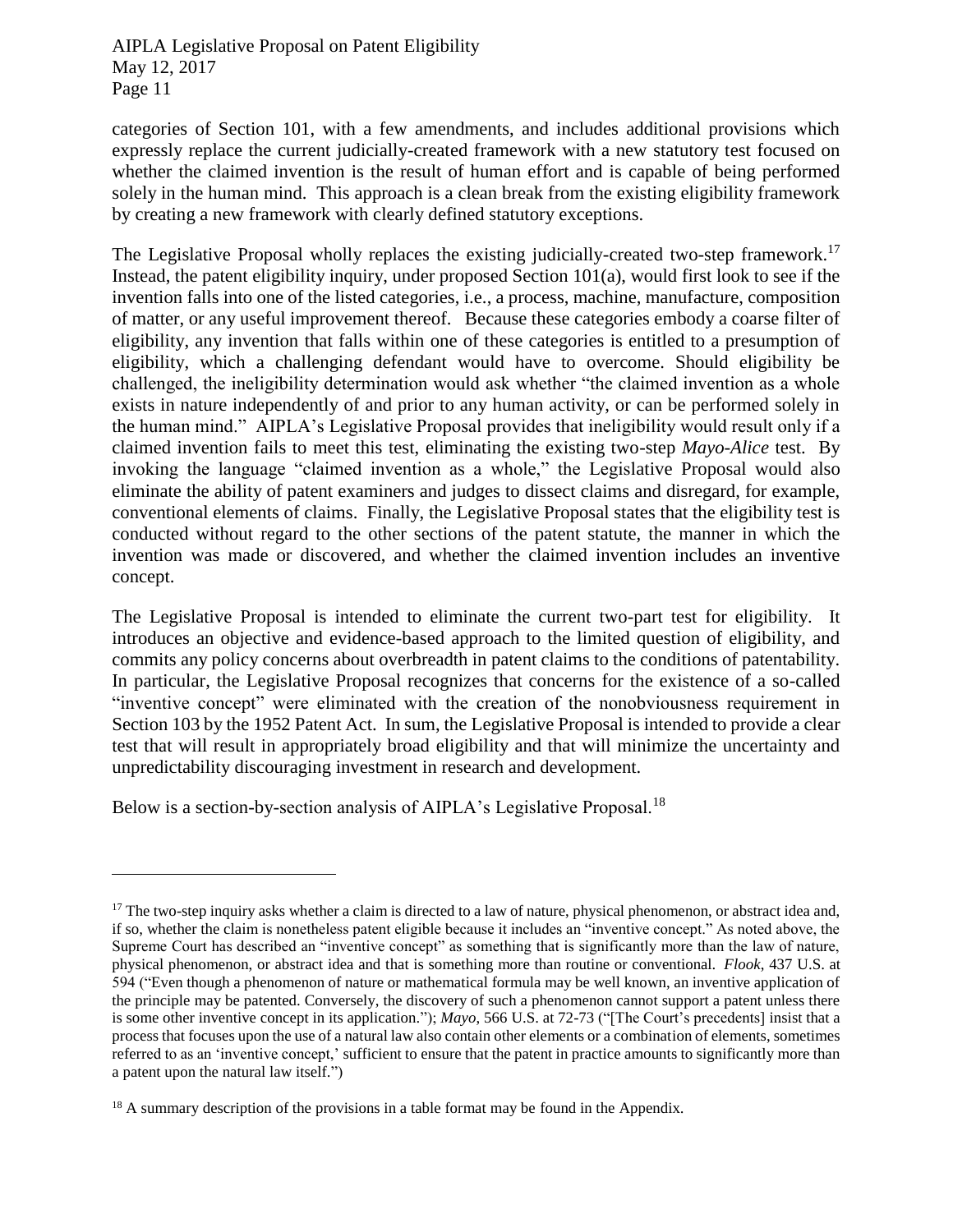#### **1. Subsection (a)**

Subsection (a) is based upon the existing language in 35 U.S.C. § 101. What follows shows the differences between the language of subsection (a) of the Legislative Proposal and the language in current Section 101:

Whoever invents or discovers any new and useful process, machine, manufacture, or composition of matter, or any new and useful improvement thereof, may obtain shall be entitled to a patent therefor, subject only to the conditions and requirements  $\theta$  set forth in this title.

AIPLA's proposed Section 101(a) retains most of the basic language in the current Section 101. By retaining the subject matter categories, it preserves the original intended purpose of the patent eligibility inquiry: to determine simply whether the claimed invention falls within one of those patent-eligible categories. AIPLA's proposal also preserves the utility requirement. The rationale for retaining the basic language of Section 101 is rooted in the conviction that the judicially-created rules of ineligibility are not dictated in any way by the statutory language.

The first important difference between existing Section 101 and AIPLA's proposed amendment is the deletion of the word "new" before the subject matter categories. Use of the word "new" in the existing section governing patent eligibility may have created some confusion and led the Supreme Court to conflate the issue of eligibility with the issue of novelty, resulting in an eligibility analysis that involved comparing the invention to the prior art.

Section 101 was not intended to express the novelty requirement. The Patent Act of 1793 included the word "new."<sup>19</sup> In 1952, although Congress placed the word "new" in Section  $101<sup>20</sup>$  it made clear that novelty is not defined by Section 101 but instead by Section 102. The Senate Report, for example, states that Section 102 provides "in effect, an amplification and definition of 'new' in section 101.<sup>"21</sup> Thus, Section 102—not Section 101—describes the novelty required for patentability. AIPLA's Legislative Proposal deletes "new" from Section 101 to confirm that novelty—and any comparison of the claimed invention to the prior art—is an inappropriate inquiry with respect to patent eligibility.

In this sense, AIPLA's Legislative Proposal returns patent eligibility law to the fundamental principle identified in *Diehr*, that "[t]he 'novelty' of any element or steps in a process, or even of the process itself, is of no relevance in determining whether the subject matter of a claim falls within the Section 101 categories of possibly patentable subject matter. $22$  The proposal is

<sup>19</sup> *See* Patent Act of 1793, ch. 11, § 1, 1 Stat. 318 (1793).

<sup>&</sup>lt;sup>20</sup> Patent Act of 1952, Pub. L. No. 82-593, 66 Stat. 792, 797 (codified as amended at 35 U.S.C. § 101).

<sup>21</sup> S. REP. NO. 82-1979, at 6 (1952), *as reprinted in* 1952 U.S.C.C.A.N. 2394, 2399.

<sup>22</sup> *Diehr*, 450 U.S. at 188–89.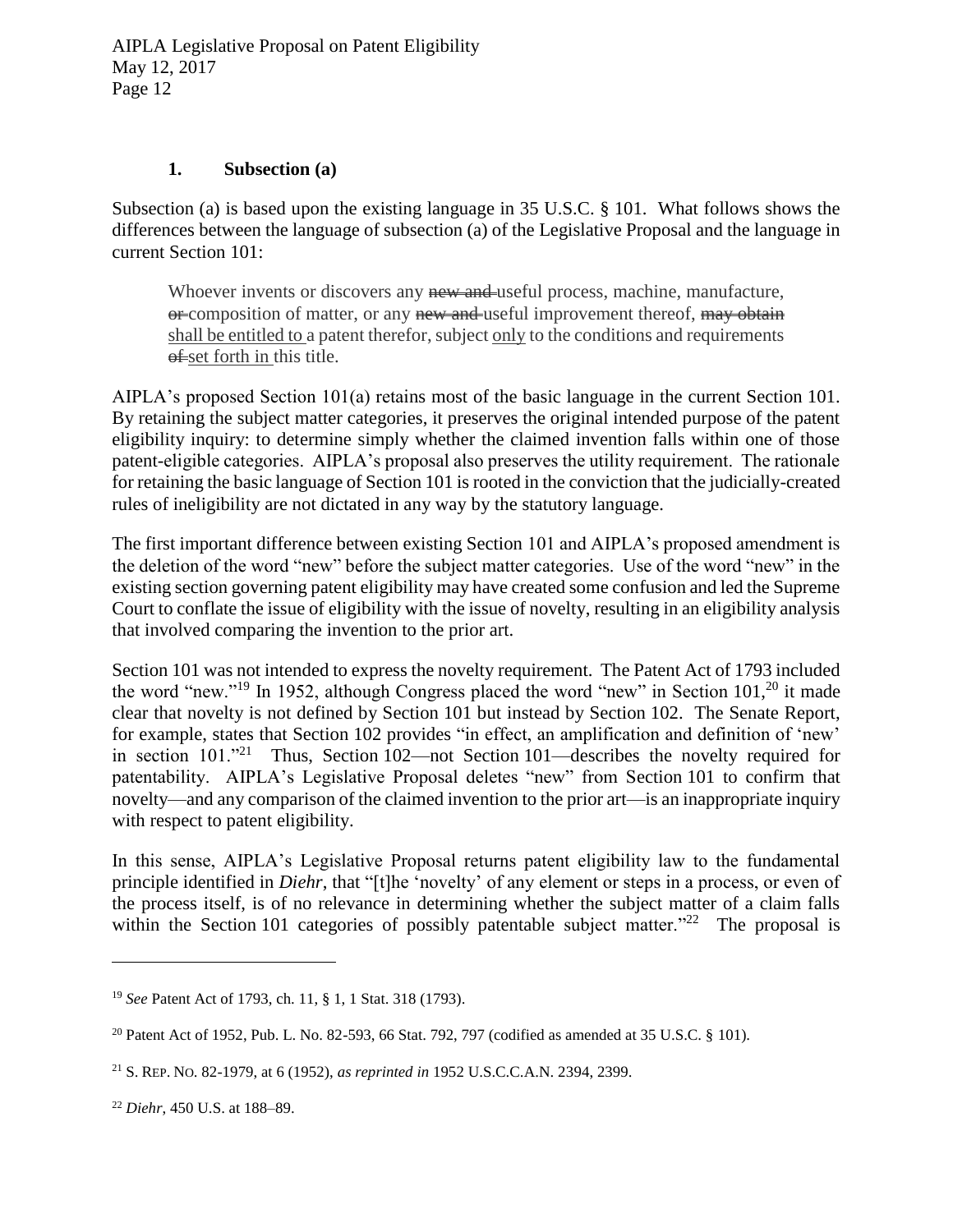intended to reject the contrary approach taken in *Mayo*, <sup>23</sup> where the Court condoned analyzing the novelty of individual steps of the claimed process.<sup>24</sup>

The second important change that AIPLA's proposal makes to existing Section 101 is the replacement of the phrase "may obtain" with "shall be entitled to." This amendment eliminates the suggestion that Congress has given the USPTO or courts discretion with respect to granting patents on patent applications that meet the requirements of the patent statute. The USPTO and courts do not have discretion as to whether applicants who comply with statutory requirements and conditions are entitled to patent rights. Patent applicants are entitled to patents when they file patent applications that meet those requirements and conditions.

The third important difference between AIPLA's proposed Section 101(a) and existing Section 101 is the replacement of "subject to the conditions and requirements of this title" with "subject only to the conditions and requirements set forth in this title." The insertion of the word "only" and the phrase "set forth in this title" clarify that the conditions and requirements of patentability are set forth in the patent statute, and the conditions and requirements set forth in the statute are the only conditions and requirements of patentability. Congress, for example, has not granted the USPTO or courts the ability to create conditions and requirements of patentability that are not set forth in the patent statute. Instead, this language expressly states that Congress has expressly set forth the only available exceptions to patent eligibility.

In sum, proposed Subsection 101(a) creates a presumption that any "process, machine, manufacture, composition of matter, or any useful improvement thereof" is eligible for patenting. AIPLA's proposal does not include a statutory mandate that claim construction be performed in order to establish patent eligibility in every case. To the contrary, claim construction is not necessary to determine eligibility to the extent that eligibility is presumed, although limited claim construction may be necessary in some cases for a determination of ineligibility under AIPLA's subsection 101(b) should such a challenge be raised.

## **2. Subsection (b)**

AIPLA proposes the addition of Subsection (b) which represents the heart of the new framework that replaces the current ineligibility standards. It expressly provides that the "sole exceptions to subject matter eligibility"—in other words the only conditions under which an invention may be found ineligible for patent protection. The sole conditions for finding ineligibility are where either "the claimed invention as a whole exists in nature independently of and prior to any human activity" or "the claimed invention … can be performed solely in the human mind."

Notably, the ineligibility determination for both exceptions is to be made with respect to the claimed invention "as a whole." This language, for example, eliminates the ability of the USPTO or courts to identify the gist or heart of the claimed invention, identify what the invention is "directed to" rather than what the claim language states, restate the claimed invention in abstract

 $23\,566$  U.S. 66 (2012).

<sup>24</sup> *Id.* at 77-80.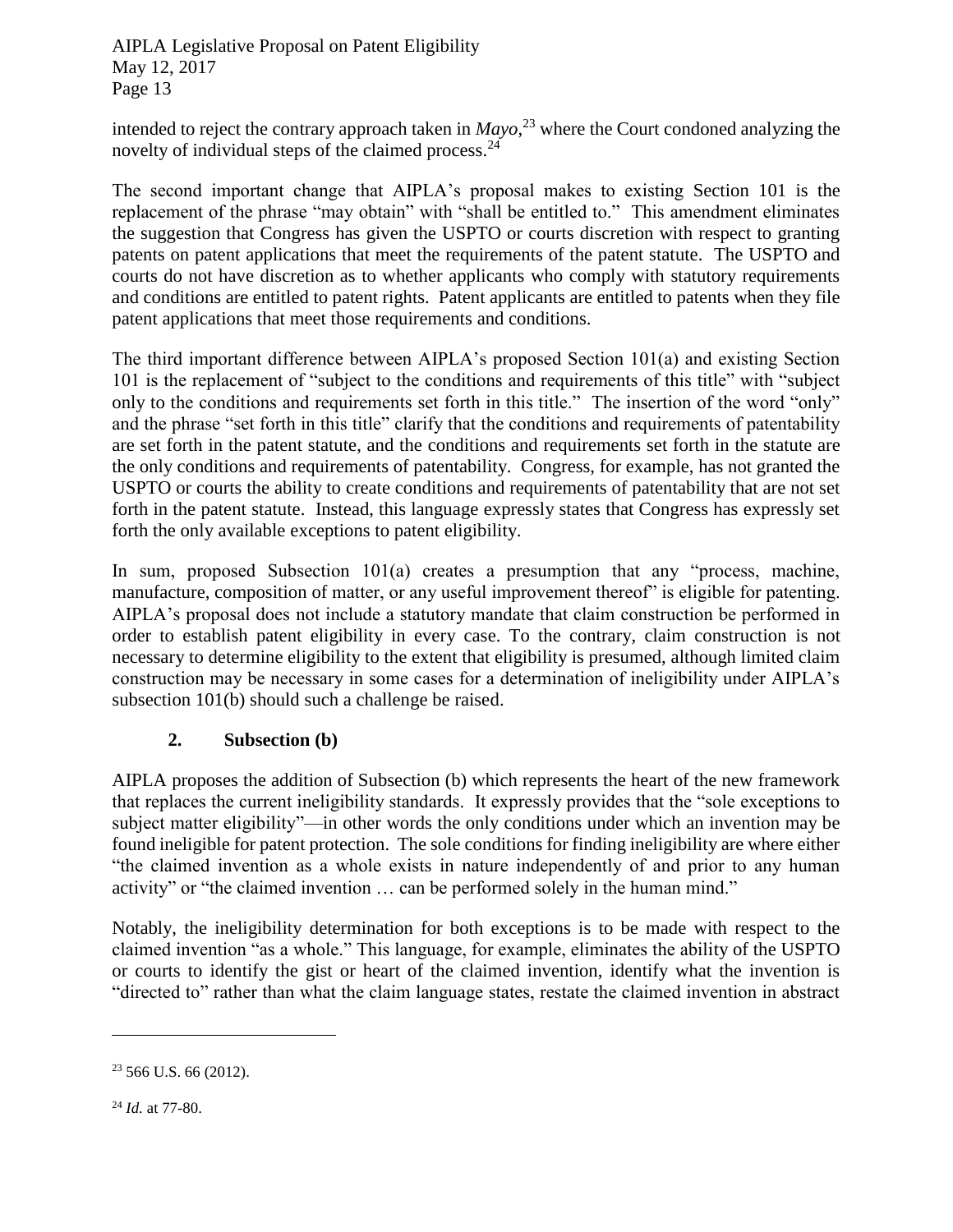terms rather than using the claim language, and ignore claim limitations, such as by assuming claim limitations are in the prior art or by ignoring conventional claim limitations. In essence, this language is intended to return patent law to the fundamental principle expressed in *Diehr* but contradicted in *Mayo*, that claim limitations cannot be ignored or discounted in determinations of patent ineligibility.<sup>25</sup>

The exception for circumstances where the claimed invention as a whole "exists in nature independently of and prior to any human activity" provides an appropriate, clear, historicallygrounded basis to determine patent eligibility. First, as a matter of policy, no one is entitled to a patent on something that exists in nature independently of and prior to any human activity. Albert Einstein, for example, was not entitled to a patent on  $E=mc^2$ . But a claim to anything beyond what existed in nature independently of and prior to any human activity ought to be eligible for patenting. Second, this test for patent eligibility is clear in that it should not be difficult for the USPTO and courts to identify whether the claimed invention as a whole existed in nature independently of and prior to any human activity. Third, this test has historical roots in the patent system. The subject matter categories themselves identify things that are the result of human effort: "process, machine, manufacture, or composition of matter, or any … improvement thereof."26

Indeed, dictionary definitions of "machine," "manufacture," and "composition of matter" contemporaneous with their introduction into the patent statute in  $1790^{27}$  and  $1793^{28}$  all share the concept of human effort.<sup>29</sup> Likewise, while Congress inserted "process" into the patent statute in 1952 to replace the term "art," at that time Congress both provided a definition of "process" that included "art"<sup>30</sup> and also indicated in the legislative history that "art" and "process or method"

<sup>26</sup> 35 U.S.C. § 101 (2012).

<sup>&</sup>lt;sup>25</sup> *Compare Diehr*, 450 U.S. at 188–89 ("In determining the eligibility of respondents' claimed process for patent protection under § 101, their claims must be considered as a whole. It is inappropriate to dissect the claims into old and new elements and then to ignore the presence of the old elements in the analysis.") with *Mayo*, 566 U.S. at 79-80 ("To put the matter more succinctly, the claims inform a relevant audience about certain laws of nature; any additional steps consist of well-understood, routine, conventional activity already engaged in by the scientific community; and those steps, when viewed as a whole, add nothing significant beyond the sum of their parts taken separately. For these reasons we believe that the steps are not sufficient to transform unpatentable natural correlations into patentable applications of those regularities.").

 $27$  Act of Apr. 10, 1790, ch. 7, 1 Stat. 109, 110 (1790) (introducing "machine" and "manufacture" into the patent statute).

 $^{28}$  Act of Feb. 21, 1793, ch. 11, 1 Stat. 318, 319 (1793) (introducing "composition of matter" into the patent statute).

<sup>&</sup>lt;sup>29</sup> SAMUEL JOHNSON, A DICTIONARY OF THE ENGLISH LANGUAGE 538 (10th ed. 1792) (defining "machine" as "[a]ny complicated piece of workmanship"); *id.* at 545 (defining "manufacture" as "[t]he practice of making any piece of workmanship" and "[a]ny thing made by art"); *id.* at 190 (defining "composition" as "[t]he act of forming an integral of various dissimilar parts," as "[a] mass formed by mingling different ingredients," and as "[t]he state of being compounded; union; conjunction," where "compound" was defined as "[t]o mingle many ingredients together" and "[t]o form by uniting various parts; he *compounded* a medicine").

<sup>30</sup> 35 U.S.C. § 100(b) (2012).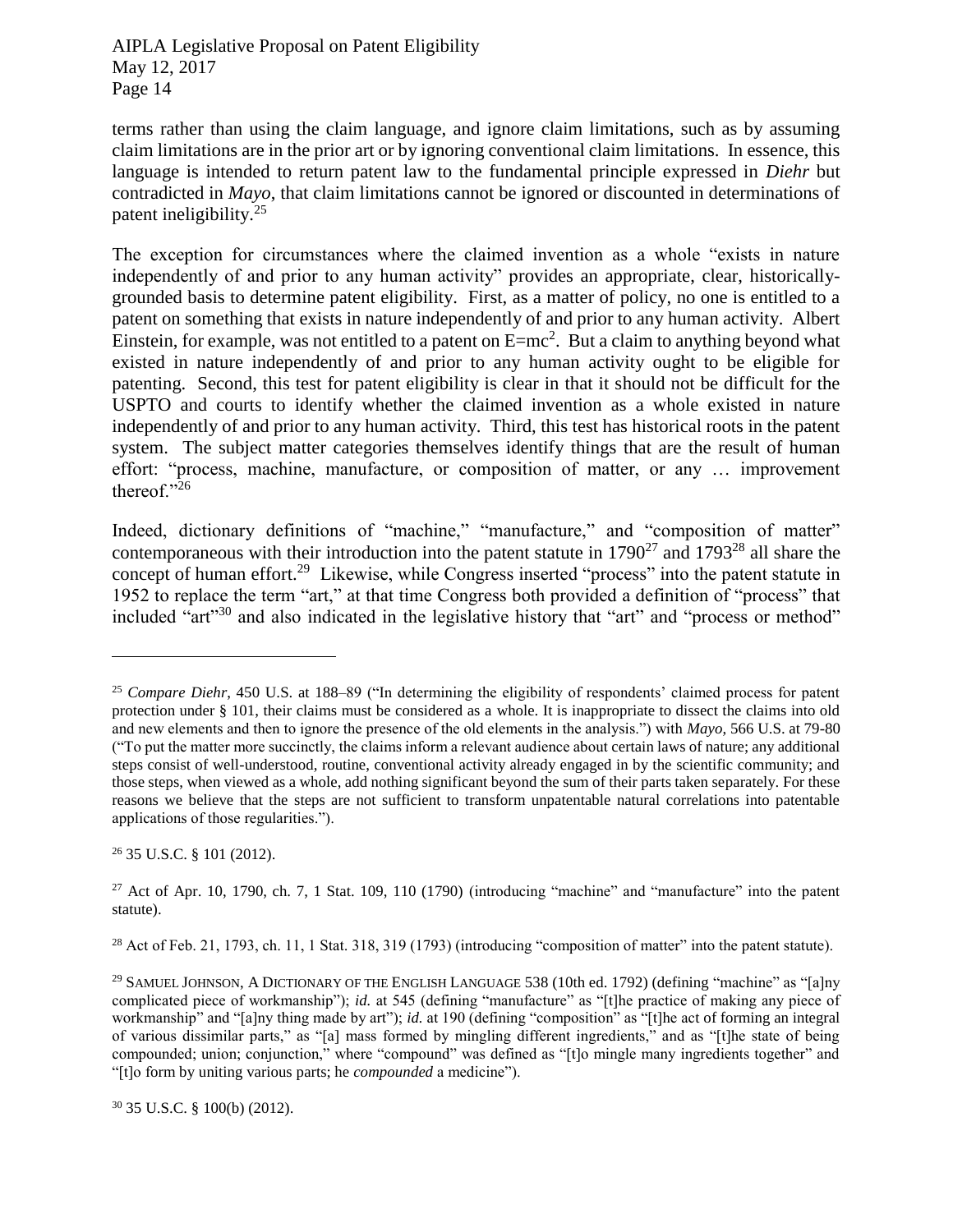mean the same thing.<sup>31</sup> "Art," which Congress introduced into the patent statute in  $1790$ ,<sup>32</sup> was defined in 1792 in a way that likewise connotes human effort.<sup>33</sup> A test searching for human effort, furthermore, reflects the holding of Judge Learned Hand in the celebrated case of the patent on isolated and purified adrenaline, where he decided that an inventor was entitled to a patent when he "was the first to make [an extracted product without change] available for any use by removing it from the other gland-tissue in which it was found," such that "it became for every practical purpose a new thing commercially and therapeutically."<sup>34</sup> In this way, Judge Hand emphasized the presence of human effort.

Likewise, in the legislative history accompanying the 1952 Patent Act, Congress indicated that eligibility extends to "anything under the sun that is made by man."<sup>35</sup> However, the Supreme Court's *Mayo*-*Alice* test, requires the claim to include an "inventive concept," which is something "significantly more" than a natural phenomenon or natural law.<sup>36</sup> AIPLA's Legislative Proposal therefore diverges from current eligibility law in that it permits *any* human contribution to meet the eligibility requirement.

The exception for circumstances where the claimed invention as a whole "can be performed solely in the human mind" provides an appropriate, clear, historically-grounded basis to determine patent eligibility, applying only to purely mental steps.<sup>37</sup> This language responds to Supreme Court law by drawing a clear administrable line that distinguishes claims directed purely to abstract ideas, i.e., claimed steps occurring *solely* in the human mind. Importantly, because the AIPLA proposal abandons any inquiry into the "abstract" nature of claims, patent eligibility would no longer be the tool for policing method claims that are implemented by conventional or routine hardware, be it a

<sup>32</sup> Act of Apr. 10, 1790, ch. 7, 1 Stat. 109 (1790).

 $\overline{a}$ 

<sup>33</sup> SAMUEL JOHNSON, A DICTIONARY OF THE ENGLISH LANGUAGE 83 (10th ed. 1792) (defining "art" as "[t]he power of doing something not taught by nature and instinct").

<sup>34</sup> *Parke-Davis & Co. v. H.K. Mulford Co.*, 189 F. 95 (C.C.S.D.N.Y. 1911), *aff'd in part*, *rev'd in part sub nom.* Parke-*Davis & Co v. H K Mulford & Co*, 196 F. 496 (2d Cir. 1912).

<sup>35</sup> S. REP. NO. 82-1979 (1952), *as reprinted in* 1952 U.S.C.C.A.N. 2394, 2399.

<sup>36</sup> *Alice Corp. v. CLS Bank Int'l*, 134 S. Ct. 2347, 2355 (2014) (describing *Mayo* as "set[ting] forth a framework for distinguishing patents that claim laws of nature, natural phenomena, and abstract ideas from those that claim patenteligible applications of those concepts"); *Mayo Collaborative Servs. v. Prometheus Labs., Inc.*, 566 U.S. 66, 72-73 (2012) (describing the inquiry as searching for an "inventive concept," which is something "significantly more" than a natural phenomena or natural law).

<sup>31</sup> S. REP. NO. 82-1979, at 5 (1952), *as reprinted in* 1952 U.S.C.C.A.N. 2394, 2398–99 ("[T]he word 'art' which appears in the present statute has been changed to the word 'process.' 'Art' in this place in the present statute has a different meaning than the words 'useful art' in the Constitution, and a different meaning than the use of the word 'art' in other places in the statutes, and it is interpreted by the courts to be practically synonymous with process or method. The word 'process' has been used to avoid the necessity of explanation that the word 'art' as used in this place means 'process or method,' and that it does not mean the same thing as the word 'art' in other places.").

<sup>37</sup> *See, e.g.*, *In re Heritage*, 32 C.C.P.A 1170, 1174 (1945) ("[P]urely mental acts are not proper subject matter for protection under the patent statutes.").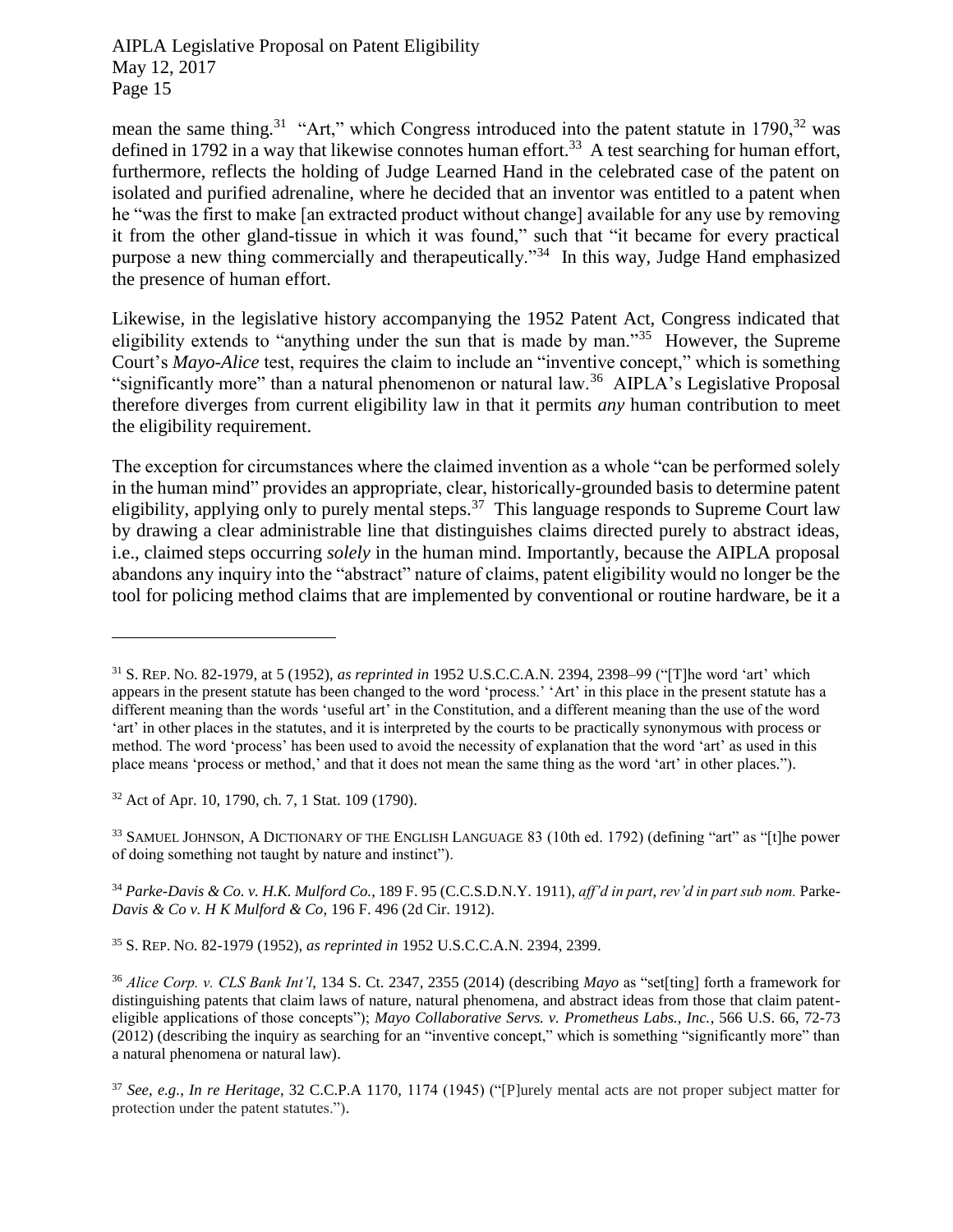general purpose computer or pencil and paper. The exception, for example, does not apply when any part of a claim requires the use of a physical device such as computer hardware or involves a physical test such as a diagnostic assay. It thus only excludes claims describing purely mental calculations or associations. In this way it also reflects the historical principle, appropriately applied, that any claim to a machine or transformation of matter represents eligible subject matter.<sup>38</sup>

Unless the claimed steps could be performed only in the human mind, they would be examined under the traditional patentability requirements of novelty, nonobviousness, written description, and enablement under Section 102, 103 and 112. Not only does this proposed amendment return the inquiry to well-developed legal principles, it also re-focuses the analysis on the prior art, which is now highly accessible due to technological improvements in search tools.

## **3. Subsection (c)**

AIPLA's proposed subsection (c) clarifies that the eligibility standard identified in subsections (a) and (b) is not to be confused with other standards under the Patent Act.

First, subsection (c) prohibits the USPTO and courts from determining patent eligibility using any of the requirements or conditions of patentability separately stated in Sections 102, 103, and 112 of the patent statute. This prohibition seeks to stop decision makers from conflating the patent eligibility inquiry with the novelty and nonobviousness inquiries under Sections 102 and 103. The well-developed, rigorous analysis required by Sections 102, 103, and 112 prevents applicants from obtaining patent claims to more than what they actually invented without perpetuating the confusion that has resulted from an overreaching and malleable Section 101 analysis. In *Mayo* the Supreme Court confused the eligibility inquiry with the novelty and nonobviousness inquiries by mandating that the significance of individual steps be analyzed to determine whether an inventive concept is present.<sup>39</sup> Subsection (c) of AIPLA's proposal also seeks to stop decision makers from confusing the patent eligibility inquiry with the enablement, written description, and definiteness inquiries under Section 112. In *Mayo*, the Supreme Court wrongly concluded that the enablement and written description requirements do not adequately address concerns with claim breadth.<sup>40</sup> In this regard, the Supreme Court confused its own early cases, which repeatedly compare the scope of claims to the scope of patent disclosures to determine whether claims are in fact too broad, an inquiry required by the enablement and written description requirements.<sup>41</sup>

Second, subsection (c) prohibits the USPTO and courts from determining patent eligibility by considering "the manner in which the claimed invention was made or discovered." This

<sup>38</sup> *See generally In re Bilski*, 545 F.3d 943 (Fed. Cir. 2008) (en banc) (adopting the machine or transformation test).

<sup>39</sup> *See Mayo*, 566 U.S. at 90 ("We recognize that, in evaluating the significance of additional steps, the § 101 patenteligibility inquiry and, say, the § 102 novelty inquiry might sometimes overlap.").

<sup>40</sup> *Id.* at 90-91.

<sup>41</sup> *See generally Holland Furniture Co. v. Perkins Glue Co*., 277 U.S. 245 (1928); *O'Reilly v. Morse*, 56 U.S. 62 (1853).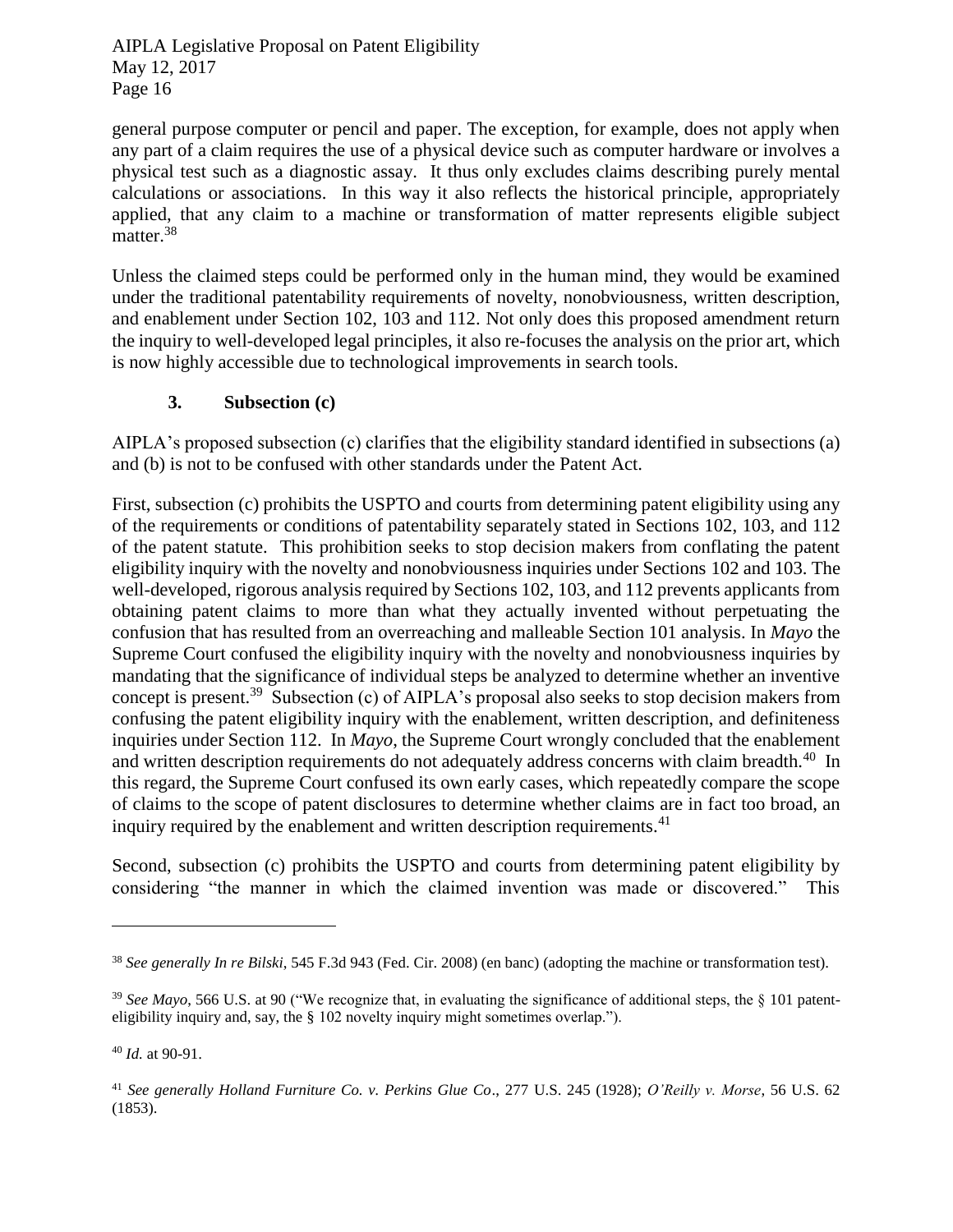prohibition utilizes language similar to the prohibition in Section 103 that says that "[p]atentability shall not be negated by the manner in which the invention was made." This prohibition may prove particularly useful in clarifying that the exception for claimed inventions that "exist[] in nature independently of and prior to any human activity" does not involve any inquiry into how the inventor made or discovered the claimed invention, but instead on what the invention is and how it operates.

Third, subsection (c) expressly prohibits the USPTO and courts from determining patent eligibility by considering "whether the claimed invention includes an inventive concept." This language clearly overturns the second part of the current patent eligibility test articulated in *Mayo* and *Alice.*<sup>42</sup>

## **III. Conclusion**

AIPLA's Legislative Proposal provides several benefits as compared to existing eligibility law. First, it ensures an appropriately broad eligibility to accommodate the advent of new and unforeseen technologies. Consistent with the Patent Act of 1952, AIPLA's Legislative Proposal ensures that patent eligibility is a coarse filter focused on the "type of material which can be the subject matter of a patent."<sup>43</sup> The Legislative Proposal ensures that "anything under the sun that is made by man" remains eligible,<sup>44</sup> so long as what is claimed as a whole did not exist in nature independent of and prior to any human activity, or is not a purely mental process. Constraining the eligibility inquiry in this way allows the remaining patentability doctrines to do the work of preventing undeserving claims from issuing in patents. This is beneficial because the law governing those other patentability doctrines (e.g., utility, novelty, nonobviousness, enablement, written description, and definiteness) has developed objective guidelines that provide clarity and predictability in the application of those doctrines.

Second, AIPLA's Legislative Proposal provides clarity to increase predictability. It establishes a straight-forward, objective inquiry: whether a "claimed invention as a whole exists in nature independently of and prior to any human activity, or can be performed solely in the human mind." The application of these exceptions should be predictable because the application will not involve the exercise of judgment regarding, for example, the extent of preclusion or the incremental value of the invention.

Third, AIPLA's Legislative Proposal provides significant constraint on judicial intervention. In the last forty years, the Supreme Court has developed non-statutory judicial exceptions to address concerns about broad claims, poorly drafted claims, the rise of patent-assertion entities, and its own sense of the appropriate balance of the rights of creators and users of technology. As discussed above, AIPLA's proposal expressly ends the common-law development of the so-called judicial exceptions to patent eligibility. It creates two statutory exceptions to patent eligibility and

<sup>42</sup> *Alice Corp. v. CLS Bank Int'l*, 134 S. Ct. 2347, 2355 (2014) (citing *Mayo*, 566 U.S. at 71).

<sup>43</sup> S. REP. NO. 82-1979, at 5 (1952), *as reprinted in* 1952 U.S.C.C.A.N. 2394, 2398–99.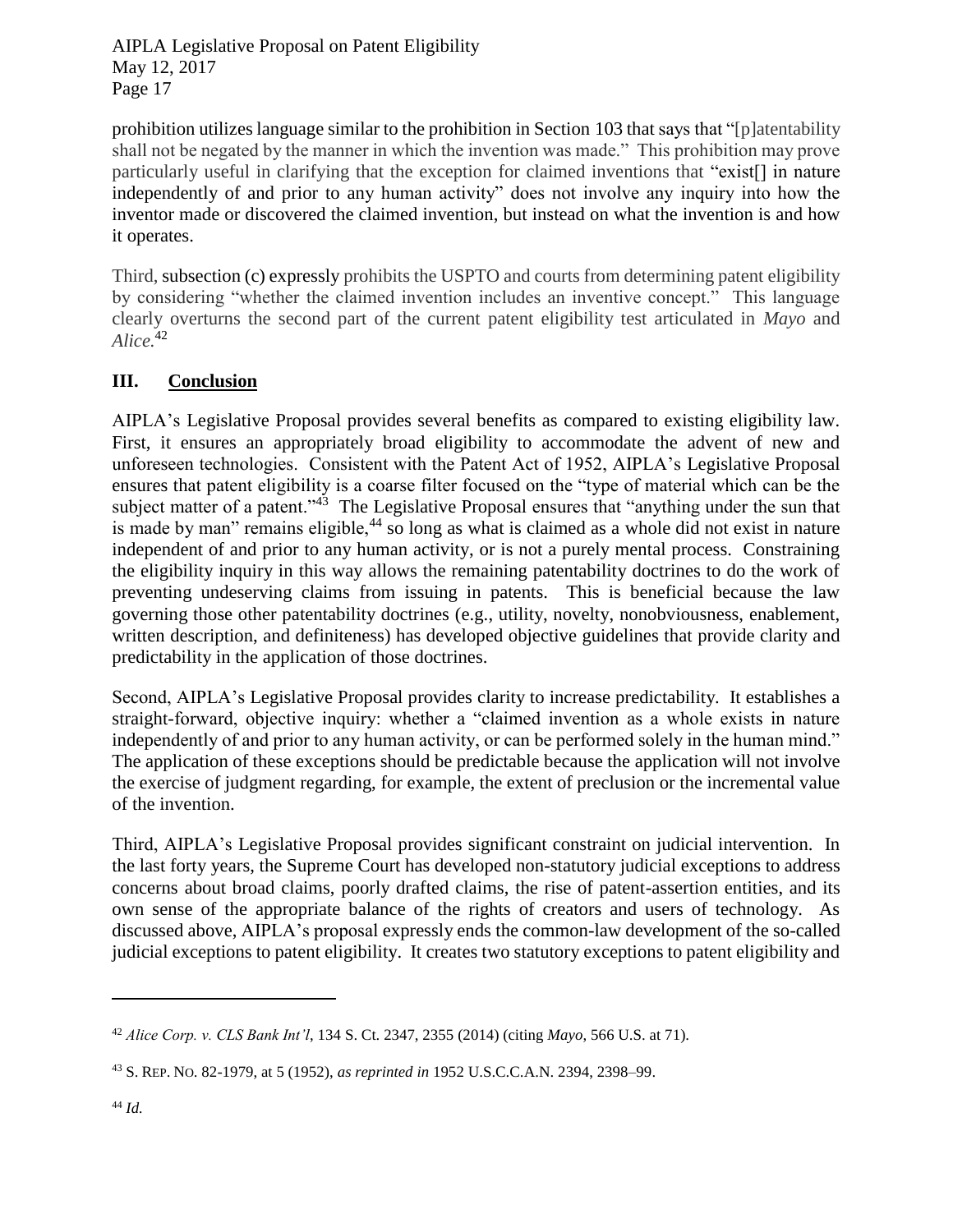eliminates the ability of the Supreme Court to develop further exceptions as a matter of its common-law interpretation of the patent statute.

Finally, AIPLA's forward-looking proposal permits the decision-makers of today and the future to apply the statutory exceptions meaningfully to new patent claims in new areas of research and development. In contrast to other eligibility regimes, such as the European Patent Convention's list of ineligible subject matter <sup>45</sup> or a technological arts approach, AIPLA's proposal is not focused on prior determinations of eligibility based on prior patent claims. AIPLA's Legislative Proposal does not, in other words, put in place a wholly backward-looking test for patent eligibility that cannot be predictably applied to new patent claims. As a result, AIPLA's proposal should not be subject to tinkering in the future by the USPTO or courts. The exceptions in AIPLA's Legislative Proposal will be able to be used to determine the eligibility of future technologies.

For these reasons, AIPLA supports a proposed amendment 35 U.S.C. § 101 to eliminate the problematic two-part test established by the Supreme Court in favor of statutory-based, narrowly confined exceptions to the subject matter eligible for patent protection.

<sup>45</sup> Convention on the Grant of European Patents, Oct. 5, 1973, 1065 U.N.T.S. 254 (European Patent Convention), art. 52(2).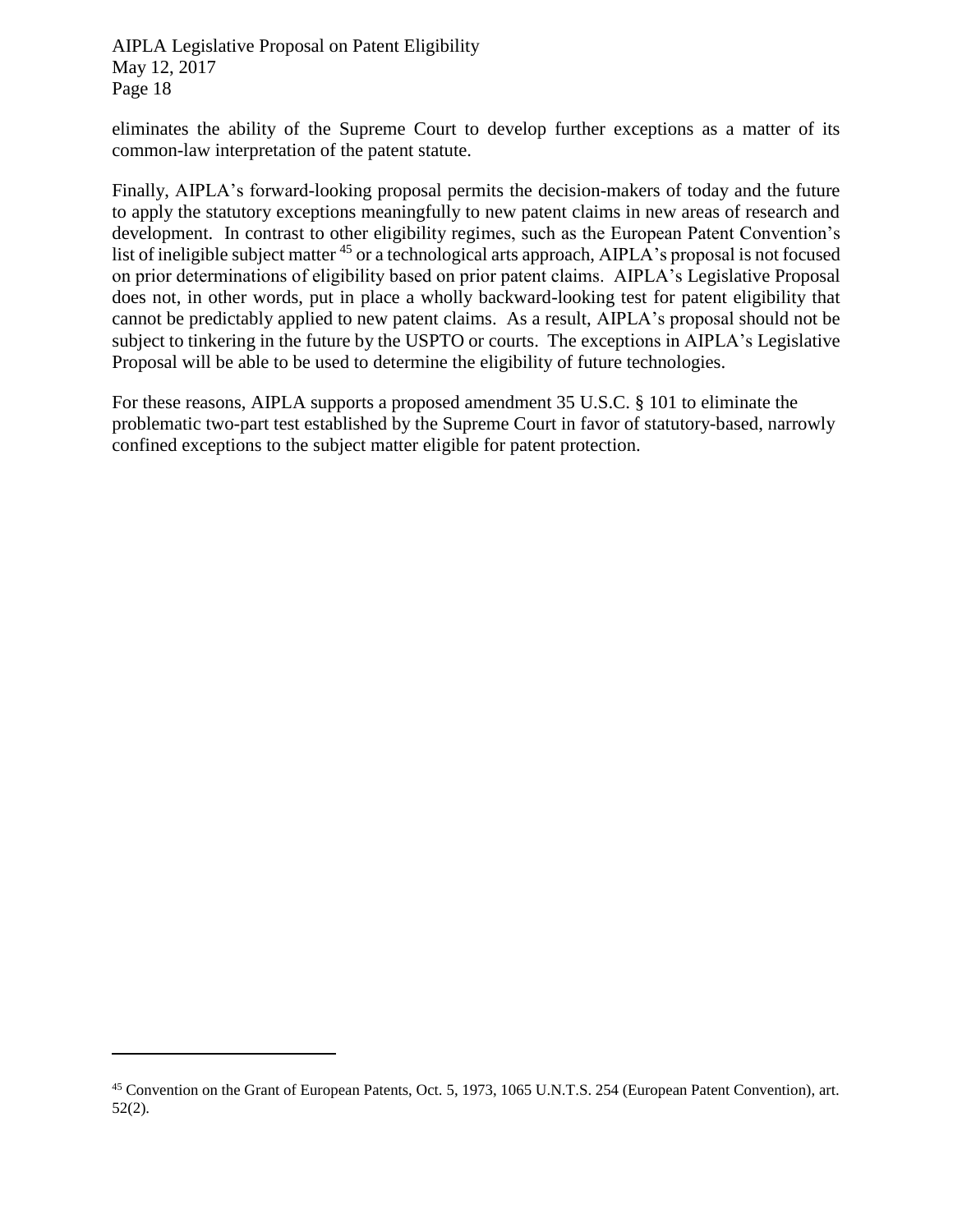## AIPLA Legislative Proposal on Patent Eligibility

May 12, 2017 **Appendix** Page 1

Below is a summary of the Legislative Proposal in chart form, including a comparison of the Legislative Proposal with current 35 U.S.C. § 101, followed by a more detailed discussion of the Legislative Proposal.

| <b>AIPLA'S Proposed Amendments to § 101</b>                                                                                  | <b>Comments</b>                                                                                                                                                                                                                                                                                                                                                                                                                                                                                                                                                                   |
|------------------------------------------------------------------------------------------------------------------------------|-----------------------------------------------------------------------------------------------------------------------------------------------------------------------------------------------------------------------------------------------------------------------------------------------------------------------------------------------------------------------------------------------------------------------------------------------------------------------------------------------------------------------------------------------------------------------------------|
| 35 U.S.C. § 101—Inventions<br><b>Patentable</b>                                                                              | AIPLA's Legislative Proposal retains the existing title of § 101.                                                                                                                                                                                                                                                                                                                                                                                                                                                                                                                 |
| (a) Eligible Subject Matter.—                                                                                                | Consistent with the America Invents Act, the Legislative Proposal inserts subtitles for<br>each subsection. Subsection (a) is entitled "Eligible Subject Matter" to accurately describe<br>the matter addressed as eligibility. This preserves the original intended purpose of the<br>patent eligibility inquiry, whether the claimed invention falls within one of the listed<br>categories.                                                                                                                                                                                    |
| Whoever invents or discovers                                                                                                 | This language from the existing statute is retained.                                                                                                                                                                                                                                                                                                                                                                                                                                                                                                                              |
| any new and useful process, machine,<br>manufacture, or composition of matter, or any<br>new and useful improvement thereof, | The word "new" is deleted. Use of the word "new" may have confused the Supreme<br>Court and caused it to conflate the issue of eligibility with the issue of novelty or, more<br>generally, eligibility with any comparison with the scope of the prior art. Section 101 was<br>never intended to express the novelty requirement.                                                                                                                                                                                                                                                |
|                                                                                                                              | This amendment confirms that novelty—moreover any comparison of the claimed<br>invention with the scope of the prior art—is an inappropriate inquiry with respect to patent<br>eligibility. In this sense, the Legislative Proposal returns patent eligibility law to the<br>concept identified in <i>Diamond v. Diehr</i> , that "[t]he 'novelty' of any element or steps in a<br>process, or even of the process itself, is of no relevance in determining whether the subject<br>matter of a claim falls within the § 101 categories of possibly patentable subject matter."46 |

<sup>46</sup> *Diamond v. Diehr*, 450 U.S. 175, 188–89 (1981).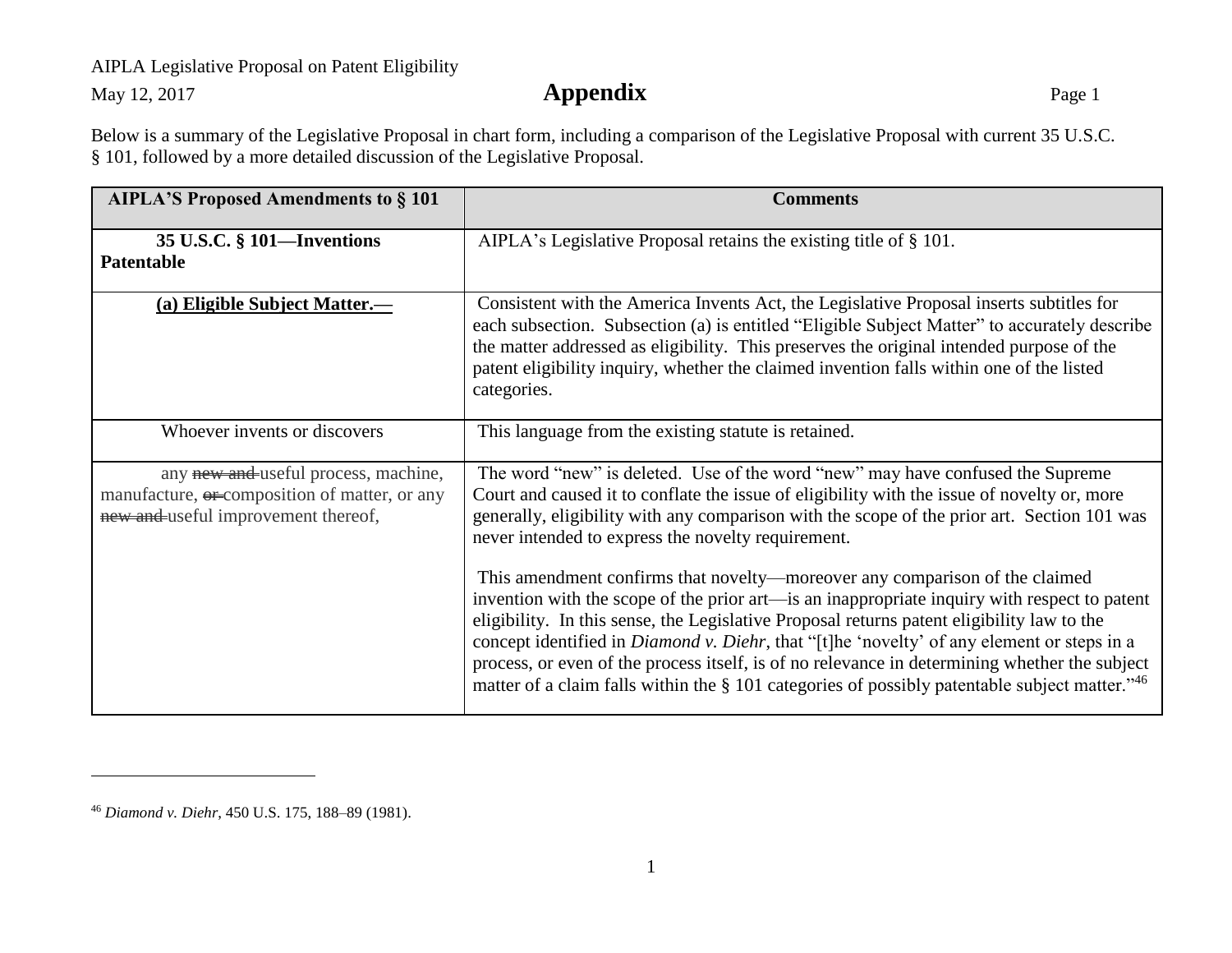## AIPLA Legislative Proposal on Patent Eligibility

May 12, 2017 **Appendix** Page 2

| <b>AIPLA'S Proposed Amendments to § 101</b>                                    | <b>Comments</b>                                                                                                                                                                                                                                                                                                                                                                                                                                                                                                                                                                                                                                                                                                                                                                                                                                                                                                                                                                                                       |
|--------------------------------------------------------------------------------|-----------------------------------------------------------------------------------------------------------------------------------------------------------------------------------------------------------------------------------------------------------------------------------------------------------------------------------------------------------------------------------------------------------------------------------------------------------------------------------------------------------------------------------------------------------------------------------------------------------------------------------------------------------------------------------------------------------------------------------------------------------------------------------------------------------------------------------------------------------------------------------------------------------------------------------------------------------------------------------------------------------------------|
|                                                                                | The Legislative Proposal eliminates the contrary approach taken in Mayo Collaborative<br>Services v. Prometheus Laboratories, Inc., $47$ where the Court condoned analyzing the<br>novelty of individual steps of the claimed process. <sup>48</sup> The Legislative Proposal preserves<br>the utility requirement.                                                                                                                                                                                                                                                                                                                                                                                                                                                                                                                                                                                                                                                                                                   |
| may obtain-shall be entitled to a patent<br>therefor,                          | This amendment replaces "may obtain" with "shall be entitled to." This eliminates any<br>contention that Congress has given the USPTO or courts discretion with respect to<br>granting patents on patent applications that meet the requirements of the patent statute.<br>The USPTO and courts do not have discretion as to whether applicants who comply with<br>statutory requirements and conditions are entitled to patent rights. Patent applicants are<br>entitled to patents when they file patent applications that meet these requirements and<br>conditions.                                                                                                                                                                                                                                                                                                                                                                                                                                               |
| subject only to the conditions and<br>requirements of set forth in this title. | This amendment replaces "subject to the conditions and requirements of this title" with<br>"subject only to the conditions and requirements set forth in this title." Use of the word<br>"only" and the phrase "set forth in this title" clarify that the conditions and requirements of<br>patentability are set forth in the patent statute, and the conditions and requirements set<br>forth in the statute are the only conditions and requirements of patentability.<br>Congress, for example, has not granted the USPTO or courts the ability to create<br>conditions and requirements of patentability that are not set forth in the patent statute. In<br>particular, this amendment clarifies that the days of the common law development of the<br>so-called judicial exceptions to patent eligibility have passed. Instead, what this language<br>highlights is that Congress in subsection (b) has set forth the only exceptions to patent<br>eligibility, and they are the express statutory exceptions. |

<sup>47</sup> 566 U.S. 66 (2012).

<sup>48</sup> *Id.* at 78-79.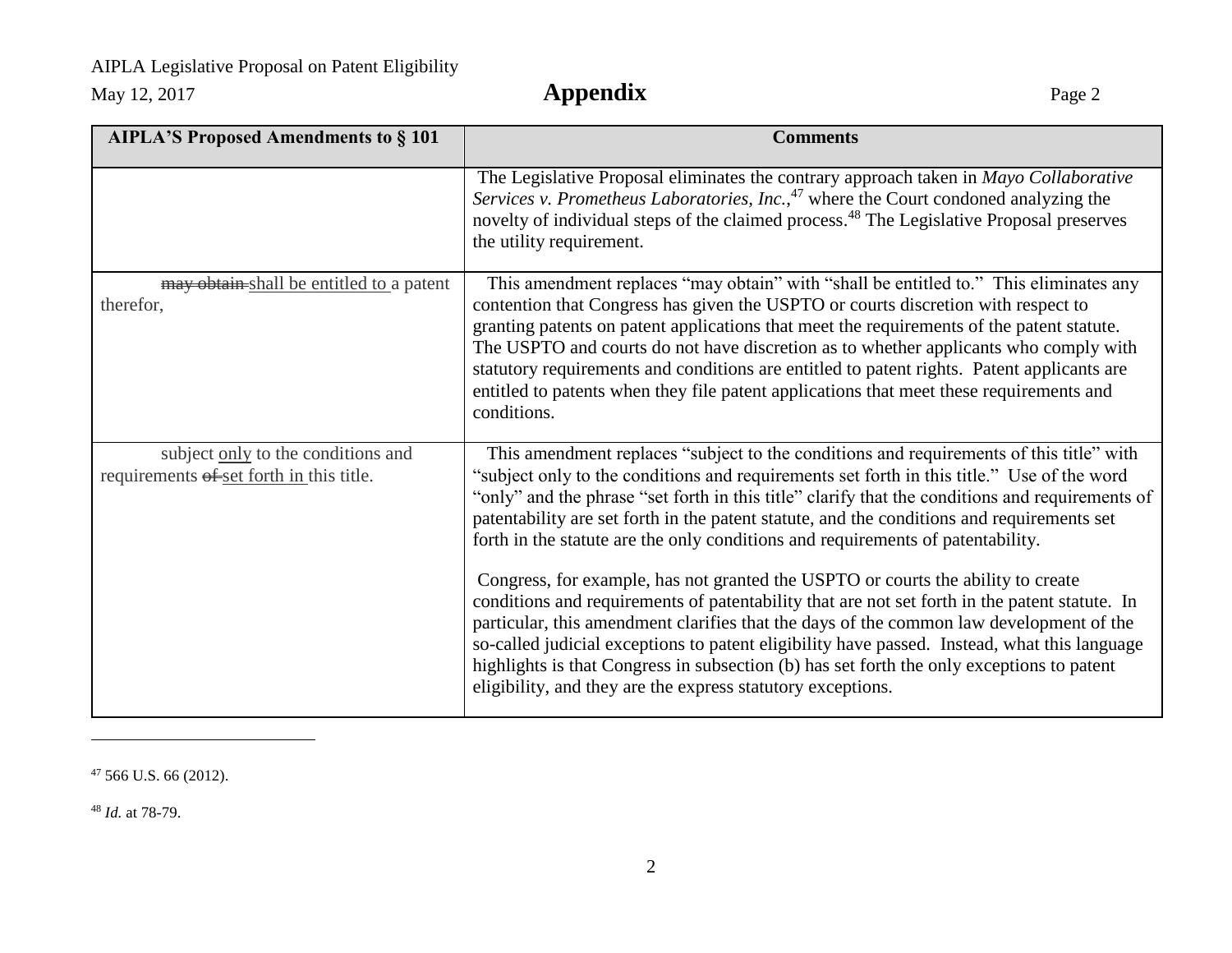| <b>AIPLA'S Proposed Amendments to</b><br>§ 101                    | <b>Comments</b>                                                                                                                                                                                                                                                                                                                                                                                                                                                                                                                                                                                                                                                                                                                                                                                                                                                                                                                                               |
|-------------------------------------------------------------------|---------------------------------------------------------------------------------------------------------------------------------------------------------------------------------------------------------------------------------------------------------------------------------------------------------------------------------------------------------------------------------------------------------------------------------------------------------------------------------------------------------------------------------------------------------------------------------------------------------------------------------------------------------------------------------------------------------------------------------------------------------------------------------------------------------------------------------------------------------------------------------------------------------------------------------------------------------------|
| (b) Sole Exceptions to Subject<br><b>Matter Eligibility.—</b>     | Subsection (b) is new and represents the heart of the new framework for patent eligibility.<br>It expresses the "sole exceptions to subject matter eligibility," in other words the only<br>exceptions to what is described in subsection (a).                                                                                                                                                                                                                                                                                                                                                                                                                                                                                                                                                                                                                                                                                                                |
| A claimed invention is ineligible<br>under subsection (a) only if | This language states clearly that the only exceptions to eligibility are stated in this<br>subsection. This language eliminates the judicial exceptions.                                                                                                                                                                                                                                                                                                                                                                                                                                                                                                                                                                                                                                                                                                                                                                                                      |
| the claimed invention as a whole                                  | This language clarifies that both exceptions (identified below) apply only when the claimed<br>invention "as a whole" either exists in nature or can be performed solely in the human mind.<br>This language—"as a whole"—eliminates the ability of the USPTO or courts to, for<br>example, identify the gist or heart of the claimed invention, to identify what the invention is<br>"directed to" rather than what the claim language states, to restate the claimed invention in<br>abstract terms rather than using the claim language, and to ignore claim limitations, such as<br>by assuming claim limitations are in the prior art or by ignoring conventional claim<br>limitations.<br>At least in part, therefore, this language returns patent law to the concept expressed in<br>Diamond v. Diehr but contradicted in Mayo, that claim limitations cannot be ignored or<br>discounted for purposes of analyzing patent eligibility. <sup>49</sup> |

<sup>&</sup>lt;sup>49</sup> Compare Diehr, 450 U.S. at 188–89 ("In determining the eligibility of respondents' claimed process for patent protection under § 101, their claims must be considered as a whole. It is inappropriate to dissect the claims into old and new elements and then to ignore the presence of the old elements in the analysis.") with *Mayo*, 566 U.S. at 79-80 ("To put the matter more succinctly, the claims inform a relevant audience about certain laws of nature; any additional steps consist of well-understood, routine, conventional activity already engaged in by the scientific community; and those steps, when viewed as a whole, add nothing significant beyond the sum of their parts taken separately. For these reasons we believe that the steps are not sufficient to transform unpatentable natural correlations into patentable applications of those regularities.").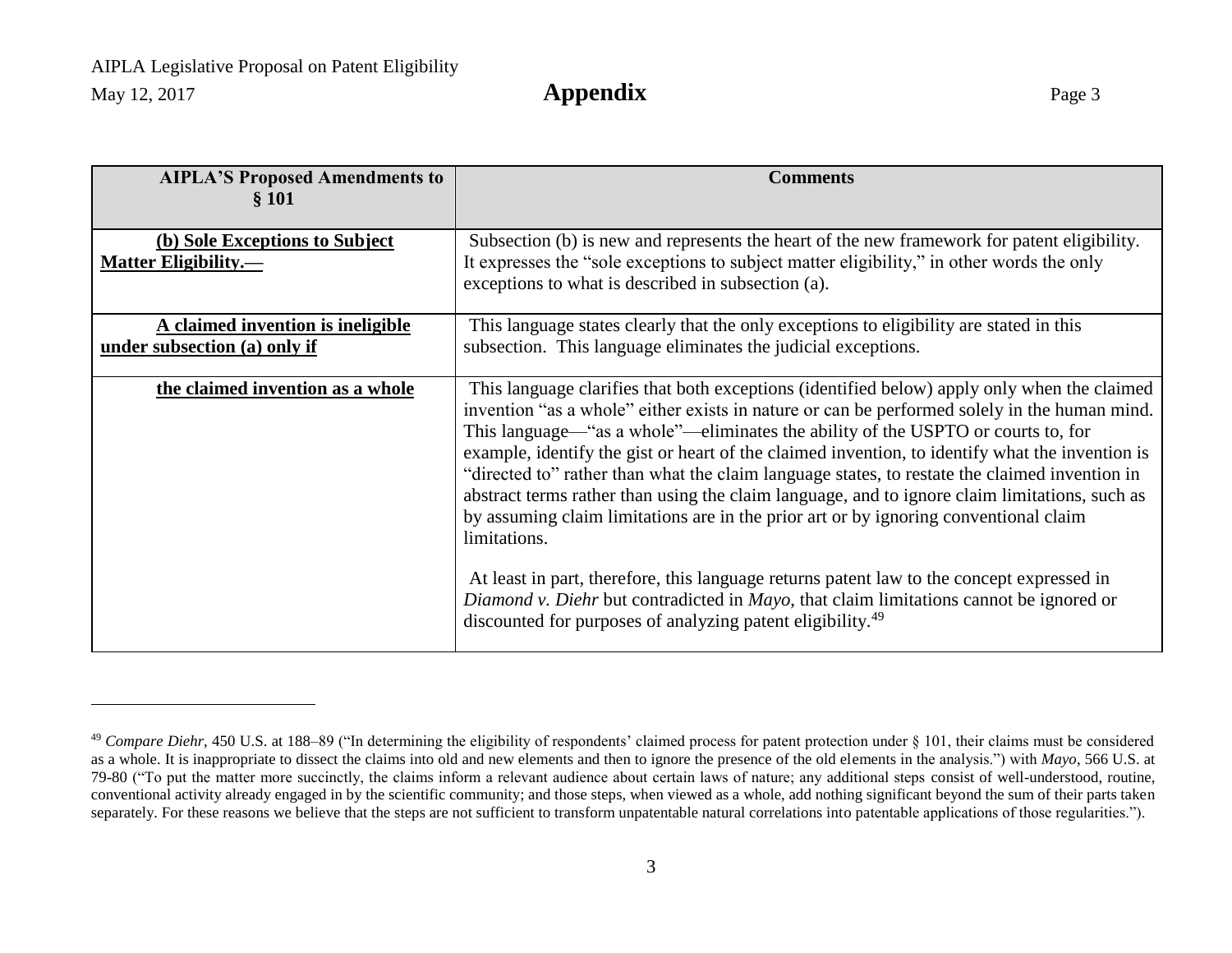$\overline{a}$ 

May 12, 2017 **Appendix** Page 4

| <b>AIPLA'S Proposed Amendments to</b><br>§ 101                        | <b>Comments</b>                                                                                                                                                                                                                                                                                                                                                                                                                                                                                                                                                                                                                                                                                                                                                                                                                                                   |
|-----------------------------------------------------------------------|-------------------------------------------------------------------------------------------------------------------------------------------------------------------------------------------------------------------------------------------------------------------------------------------------------------------------------------------------------------------------------------------------------------------------------------------------------------------------------------------------------------------------------------------------------------------------------------------------------------------------------------------------------------------------------------------------------------------------------------------------------------------------------------------------------------------------------------------------------------------|
| exists in nature independently of<br>and prior to any human activity, | The exception for circumstances where the claimed invention as a whole "exists in nature"<br>independently of and prior to any human activity" provides an appropriate, clear,<br>historically-grounded basis to determine patent eligibility. As a matter of policy, no one is<br>entitled to a patent on something that exists in nature independently of and prior to any<br>human activity. Albert Einstein, for example, was not entitled to a patent on $E=mc^2$ . But a<br>claim to anything beyond what existed in nature independently of and prior to any human<br>activity ought to be eligible for patenting. The Legislative Proposal diverges from current<br>eligibility law in that it permits <i>any</i> human contribution to meet the eligibility requirement.<br>For more details regarding this exception, see the discussion in the Report. |
| or can be performed solely in the<br>human mind.                      | The exception for circumstances where the claimed invention as a whole "can be"<br>performed solely in the human mind" also provides an appropriate, clear, historically-<br>grounded basis to determine patent eligibility. This exception applies only to purely mental<br>steps. <sup>50</sup> This exception does not apply, for example, when any part of a claim requires the<br>use of a physical device such as computer hardware or involves a physical test such as a<br>diagnostic assay. It thus excludes only claims describing purely mental calculations or<br>associations. In this way it also reflects the historical principle, appropriately applied, that<br>any claim to a machine or transformation of matter represents eligible subject matter. <sup>51</sup>                                                                            |

<sup>50</sup> *See, e.g.*, *In re Heritage*, 32 C.C.P.A 1170, 1174 (1945) ("[P]urely mental acts are not proper subject matter for protection under the patent statutes.").

<sup>51</sup> *See generally In re Bilski*, 545 F.3d 943 (Fed. Cir. 2008) (en banc) (adopting the machine or transformation test).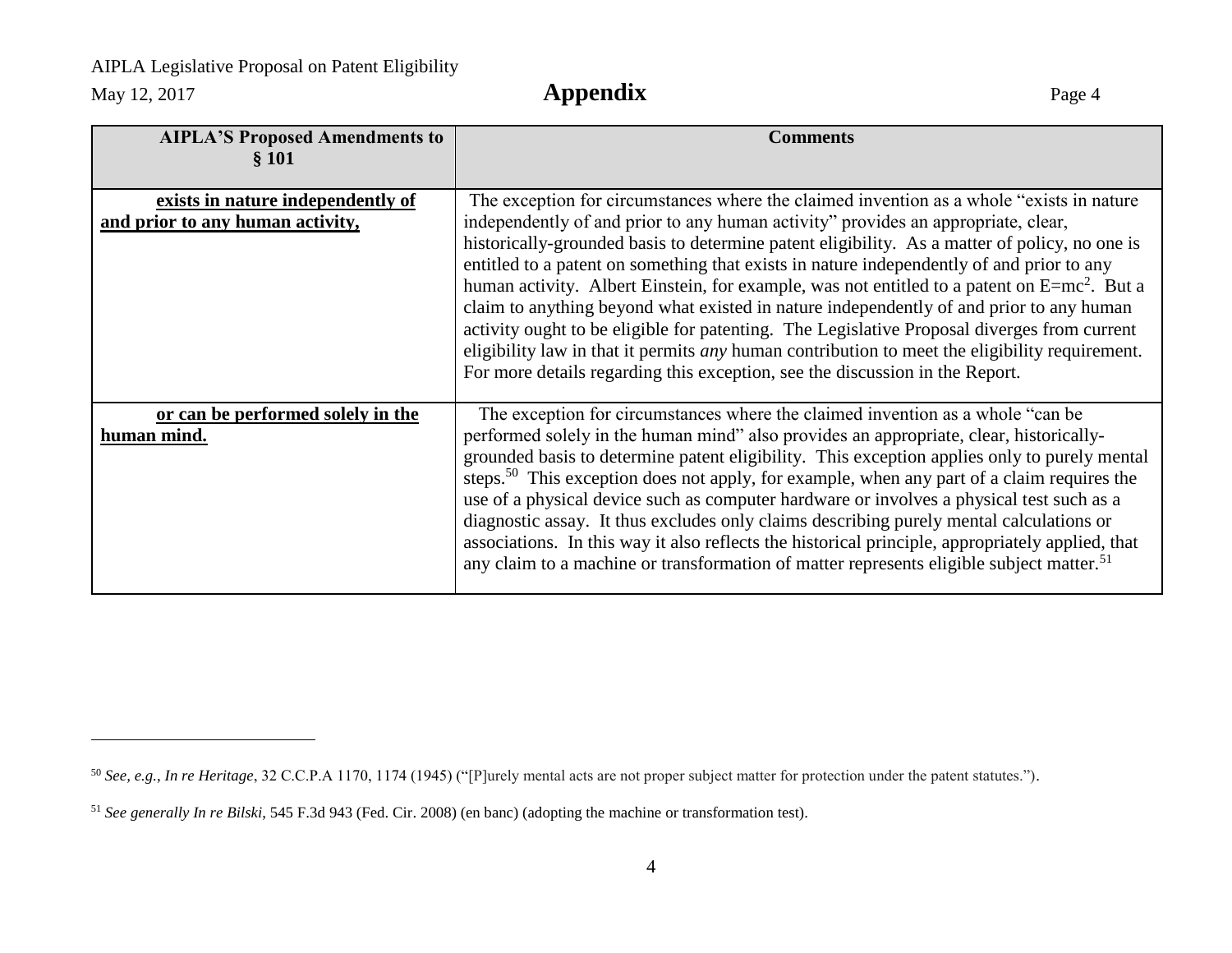## AIPLA Legislative Proposal on Patent Eligibility

May 12, 2017 **Appendix** Page 5

| <b>AIPLA'S Proposed Amendments to</b><br>§ 101 | <b>Comments</b>                                                                                                                                                               |
|------------------------------------------------|-------------------------------------------------------------------------------------------------------------------------------------------------------------------------------|
|                                                |                                                                                                                                                                               |
| (c) Sole Eligibility Standard.—                | Subsection (c) is new. It clarifies that the eligibility standard identified in subsections (a)<br>and (b) is not to be confused with other extraneous standards or concerns. |
| The eligibility of a claimed                   | This language in particular clarifies that the eligibility standard identified in subsections (a)                                                                             |
| invention under subsections (a) and (b)        | and (b) are not to be confused with other extraneous standards or concerns.                                                                                                   |
| shall be determined without regard to          |                                                                                                                                                                               |
| the requirements or conditions of              | Subsection (c) first prohibits the USPTO and courts from determining patent eligibility                                                                                       |
| sections 102, 103, and 112 of this title,      | using any of the requirements or conditions of patentability separately stated in §§ 102, 103,                                                                                |
|                                                | and 112 of the patent statute. This prohibition seeks to stop decision-makers from                                                                                            |
|                                                | confusing the patent eligibility inquiry with the novelty and nonobviousness inquiries under                                                                                  |
|                                                | §§ 102 and 103. In <i>Mayo</i> the Supreme Court confused the eligibility inquiry with the                                                                                    |
|                                                | novelty and nonobviousness inquiries by mandating that the significance of individual steps                                                                                   |
|                                                | be analyzing to determine whether an inventive concept is present. <sup>52</sup>                                                                                              |
|                                                | This prohibition, however, also seeks to stop decision-makers from confusing the patent                                                                                       |
|                                                | eligibility inquiry with the enablement, written description, and definiteness inquiries under                                                                                |
|                                                | $§$ 112. In <i>Mayo</i> , the Supreme Court wrongly concluded that the enablement and written                                                                                 |
|                                                | description requirements do not adequately address concerns with claim breadth. <sup>53</sup> In this                                                                         |
|                                                | regard, the Supreme Court confused its own historical cases, which repeatedly compare the                                                                                     |

<sup>&</sup>lt;sup>52</sup> See Mayo, 566 U.S. at 90 ("We recognize that, in evaluating the significance of additional steps, the § 101 patent-eligibility inquiry and, say, the § 102 novelty inquiry might sometimes overlap.").

<sup>53</sup> *Id.* at 90-91.